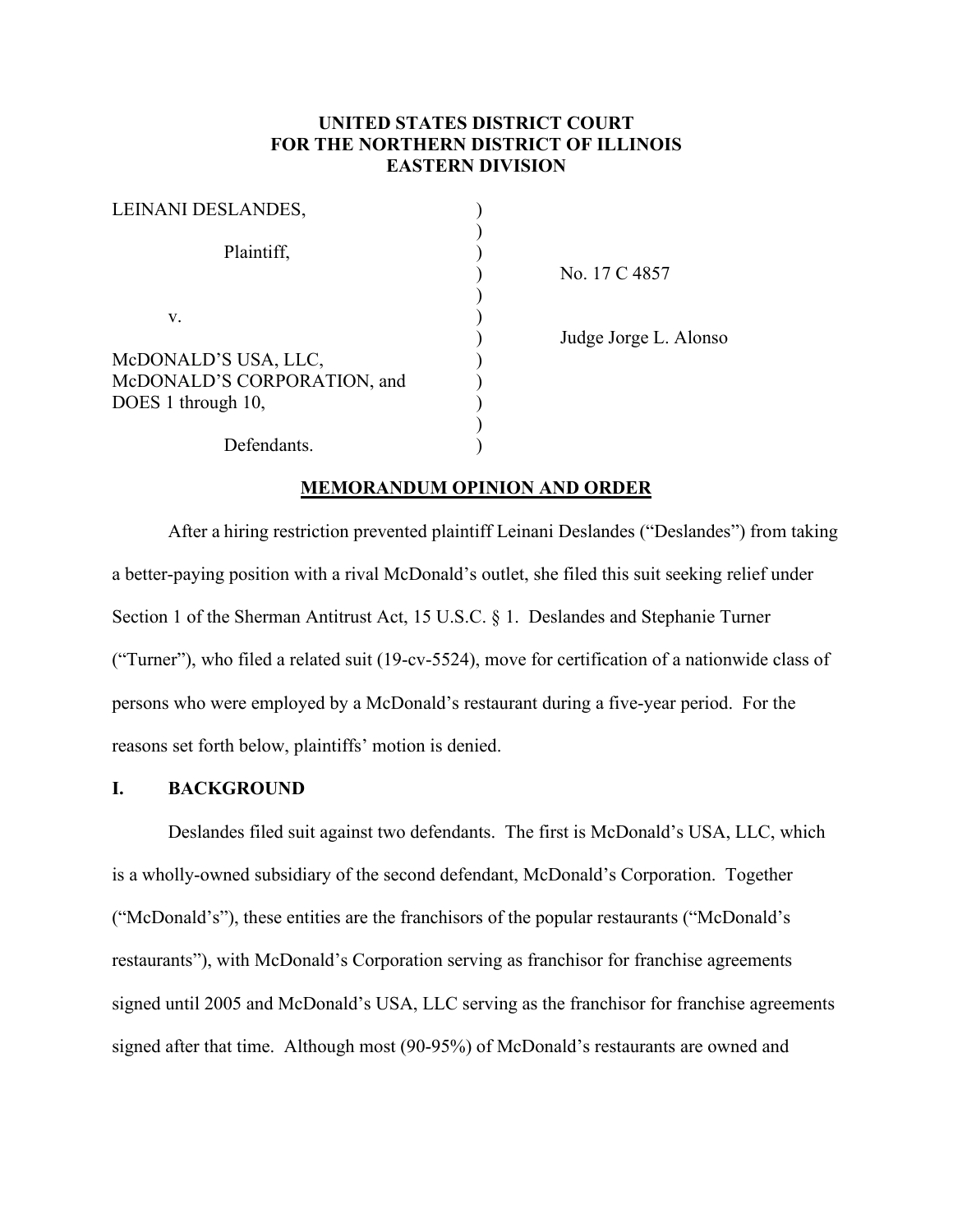operated by franchisees, the rest are operated by McDonald's USA, LLC (Def. Brief at 3/Docket

299 at 10) and are commonly referred to as McOpCos.

For many years, including at least 1973 to 2017, the franchise agreement contained a provision that stated:

Franchisee shall not employ or seek to employ any person who is at the time employed by McDonald's, any of its subsidiaries, or by any person who is at the time operating a McDonald's restaurant or otherwise induce, directly or indirectly, such person to leave such employment. This paragraph 14 shall not be violated if such person has left the employ of any of the foregoing parties for a period in excess of six months.

Plaintiffs allege that this provision violated the Sherman Antitrust Act and suppressed their wages.

In or about March 2017, McDonald's Corp. announced to the McOpCos and the franchisees that it would discontinue enforcement of the no-hire provision. (Singer Report at ¶ 3). In July 2018, McDonald's Corp. entered an agreement with the Washington State Attorney General that it would neither include the hiring provision in future franchise agreements nor enforce it with respect to the franchise agreements that already include the provision. (Singer Report at  $\P$  3).

## **II. DISCUSSION**

"The class action is 'an exception to the usual rule that litigation is conducted by and on behalf of the individual named parties only.'" *Wal-Mart Stores, Inc. v. Dukes*, 564 U.S. 338, 348 (2011) (quoting *Califano v. Yamasaki*, 442 U.S. 682, 700-701 (1979)). "A class action may be maintained if Rule  $23(a)$  is satisfied and" if the case falls within at least one of the categories outlined in Rule 23(b). Fed.R.Civ.P. 23(b); *see also Wal-Mart Stores*, 564 U.S. at 345. Rule 23(a) allows "[o]ne or more members of a class" to "sue or be sued as representative parties on behalf of all class members only if: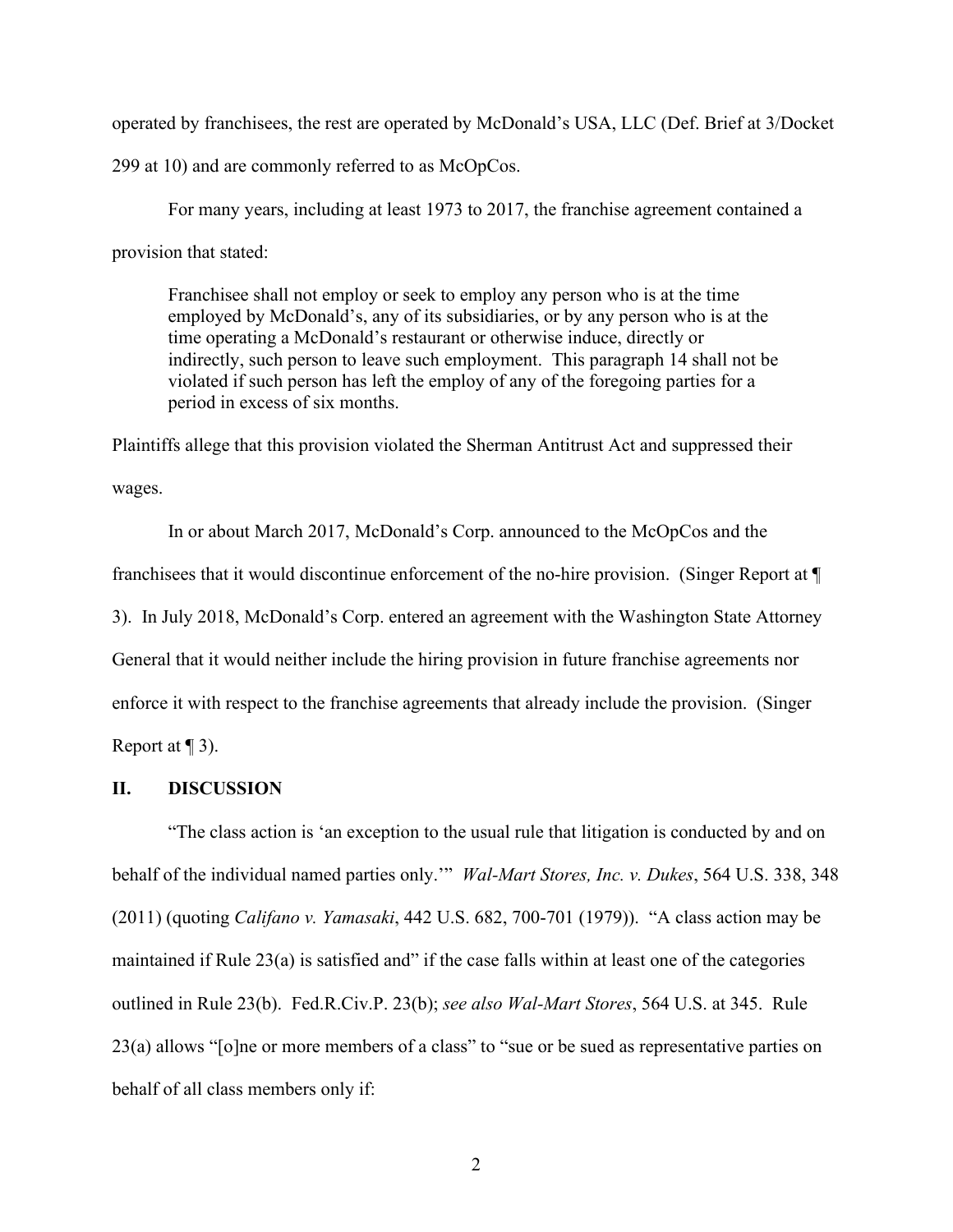(1) the class is so numerous that joinder of all members is impracticable;

(2) there are questions of law or fact common to the class;

(3) the claims or defenses of the representative parties are typical of the claims or defenses of the class; and

(4) the representative parties will fairly and adequately protect the interests of the class.

Fed.R.Civ.P. 23(a). Rule 23(b)(3) allows class certification where "the court finds that the questions of law or fact common to class members predominate over any questions affecting only individual members, and that a class action is superior to other available methods for fairly and efficiently adjudicating the controversy." Fed.R.Civ.P. 23(b)(3). Rule  $23(c)(1)(A)$  requires that "[a]t an early practicable time after a person sues or is sued as a class representative, the court must determine by order whether to certify the action as a class action." Fed.R.Civ.P.  $23(c)(1)(A)$ .

To support a motion for class certification, a "party seeking class certification must affirmatively demonstrate his compliance with the Rule—that is, he must be prepared to prove that there are *in fact* sufficiently numerous parties, common questions of law or fact, etc." *Wal-Mart*, 564 U.S. at 350. Thus, the "party seeking certification bears the burden of demonstrating that certification is proper by a preponderance of the evidence." *Chicago Teachers Union, Local No. 1 v. Board of Ed. of City of Chi*., 797 F.3d 426, 433 (7th Cir 2015). A court considering a motion for class certification must engage in "a rigorous analysis" that "will frequently" overlap with the merits, because the considerations "are enmeshed in the factual and legal issues comprising the plaintiff's cause of action." *Comcast Corp. v. Behrend*, 569 U.S. 27, 33-34 (2013) (citations omitted).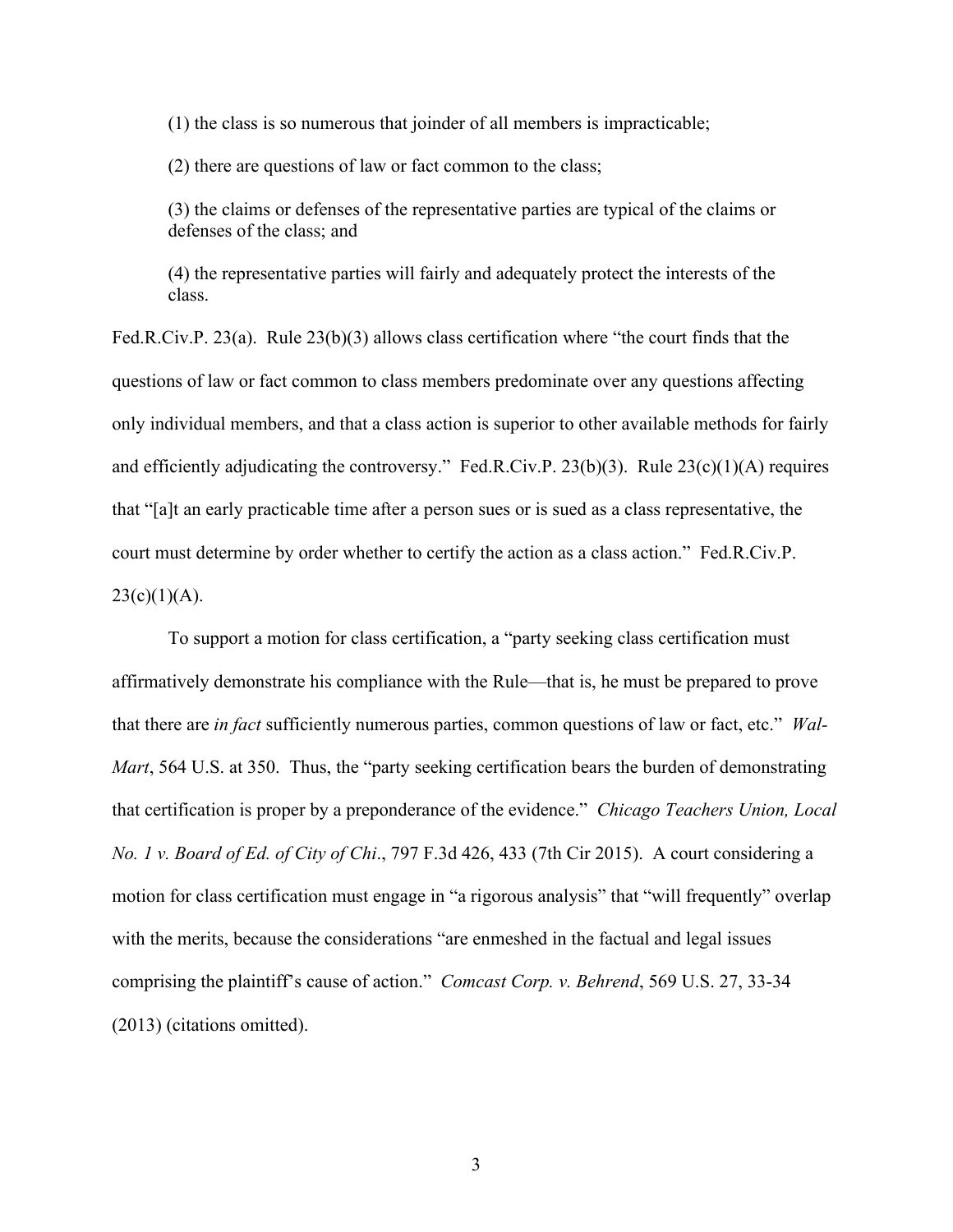Plaintiffs seek to certify a class of:

All persons who were employed at a McDonald's-branded restaurant in the United States from June 28, 2013 to July 12, 2018. Excluded from the Class are Defendants' directors and officers, the Judge, and the Judge's staff and immediate family members.

(Plfs. Brief at 1/Docket 268 at 7).

## 1**. Numerosity**

First, the Court agrees that the number of class members makes joinder impracticable. Plaintiffs assert that there are "hundreds of thousands" of class members. (Docket 268 at 8). Defendants say there are "millions" of class members. (Docket 299 at 8). Either way, the class contains far more members than would be practicable to join. *See Mulvania v. Sheriff of Rock Island Cty.*, 850 F.3d 849, 859 (7th Cir. 2017) ("While there is no magic number that applies to every case, a forty-member class is often regarded as sufficient to meet the numerosity requirement.").

# **2. Common issues and whether they will predominate**

Next, the Court considers whether plaintiffs have shown the existence of one or more

common issues and whether such common questions will predominate over individual questions.

The Supreme Court has described what makes an issue common. It has said:

Commonality requires the plaintiff to demonstrate that the class members 'have suffered the same injury. This does not mean merely that they have all suffered a violation of the same provision of law. . . . Their claims must depend upon a common contention[.] . . . That common contention, moreover, must be of such a nature that it is capable of classwide resolution—which means that determination of its truth or falsity will resolve an issue that is central to the validity of each one of the claims in one stroke.

*Wal-Mart*, 564 U.S. at 349-50 (citations omitted). In describing the difference between common and individual questions, the Supreme Court has explained: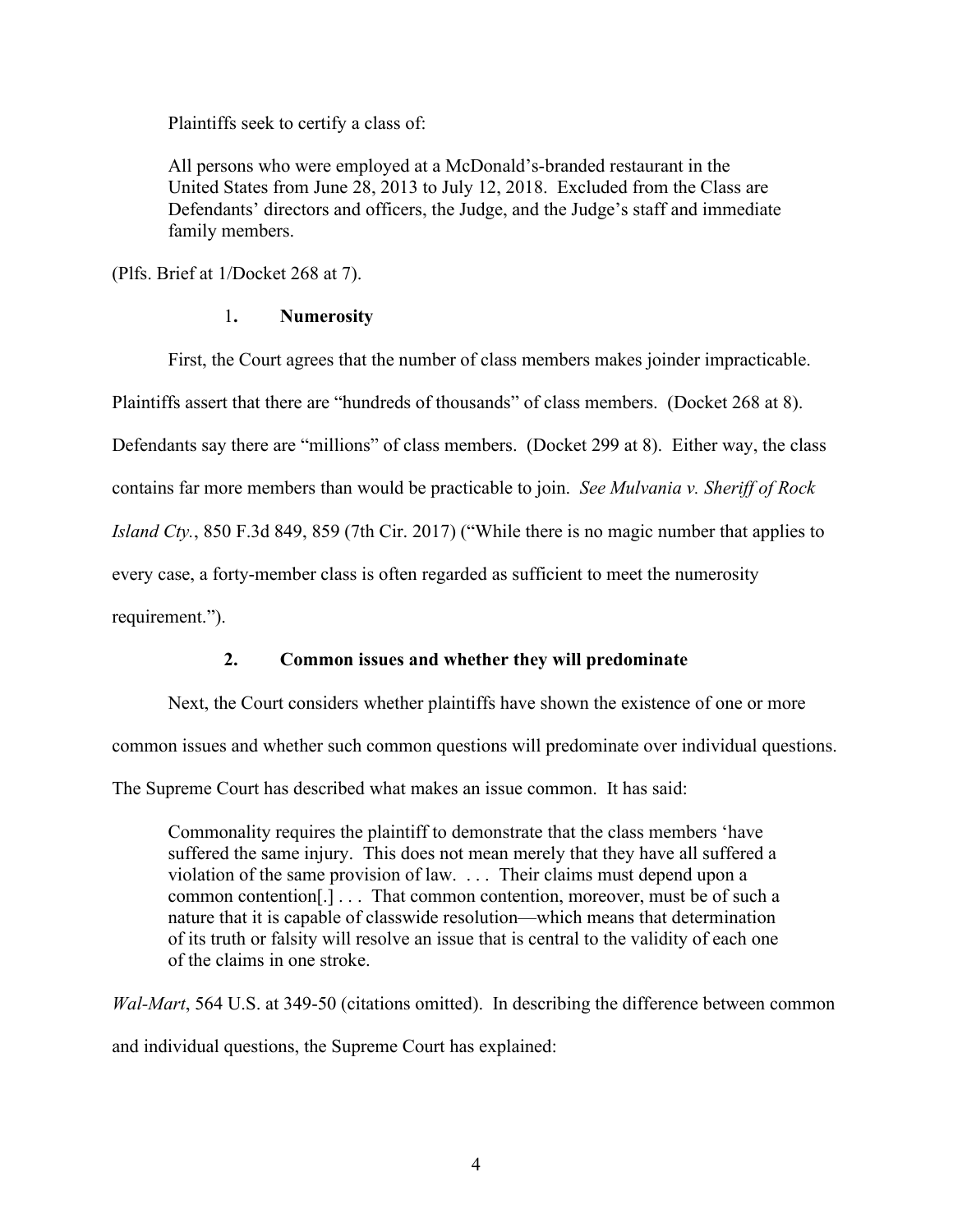An individual question is one where 'members of a proposed class will need to present evidence that varies from member to member,' while a common question is one where 'the same evidence will suffice for each member to make a prima facie showing [or] the issue is susceptible to generalized, class-wide proof.'

*Tyson Foods, Inc. v. Bouaphakeo*, 577 U.S. 442, 453 (2016) (citation omitted); *see also Messner v. Northshore Univ. HealthSystem*, 669 F.3d 802, 815 (7th Cir. 2012) ("If, to make a prima facie showing on a given question, the members of a proposed class will need to present evidence that varies from member to member, then it is an individual question.") (quoting *Blades v. Monsanto Co.*, 400 F.3d 562, 566 (8th Cir. 2005)).

To be suitable for class action treatment, a case must not only involve common questions (Fed.R.Civ.P. 23(a)(2)), but those common questions must predominate (Fed.R.Civ.P. 23(b)). "The Rule  $23(b)(3)$  predominance inquiry tests whether proposed classes are sufficiently cohesive to warrant adjudication by representation." *Amchem Products, Inc. v. Windsor*, 521 U.S. 591, 623 (1997). Rule 23(b)(3)'s "predominance criterion is far more demanding" than "Rule 23(a)'s commonality requirement[.]" *Amchem*, 521 U.S. at 623-34. "Analysis of predominance under Rule 23(b)(3) 'begins, of course, with the elements of the underlying cause of action.'" *Messner*, 669 F.3d at 815 (quoting *Erica P. John Fund, Inc. v. Halliburton Co.*, 131 S.Ct. 2179, 2184 (2011)).

The parties agree<sup>[1](#page-4-0)</sup> that the elements of plaintiffs' cause of action are: (1) a violation of the antitrust laws; (2) injury resulting from the violation, which is to say that plaintiffs suffered antitrust "impact;" and (3) damages. *Messner*, 669 F.3d at 815. The parties do not agree, however, on the proper analysis of plaintiff's antitrust claim, so the Court must first resolve that issue.

<span id="page-4-0"></span><sup>1</sup> S*ee* Plfs. Brief at 20/Docket 268 at 26; Def. Brief at 11, 16, 18/Docket 299 at 18, 23, 25.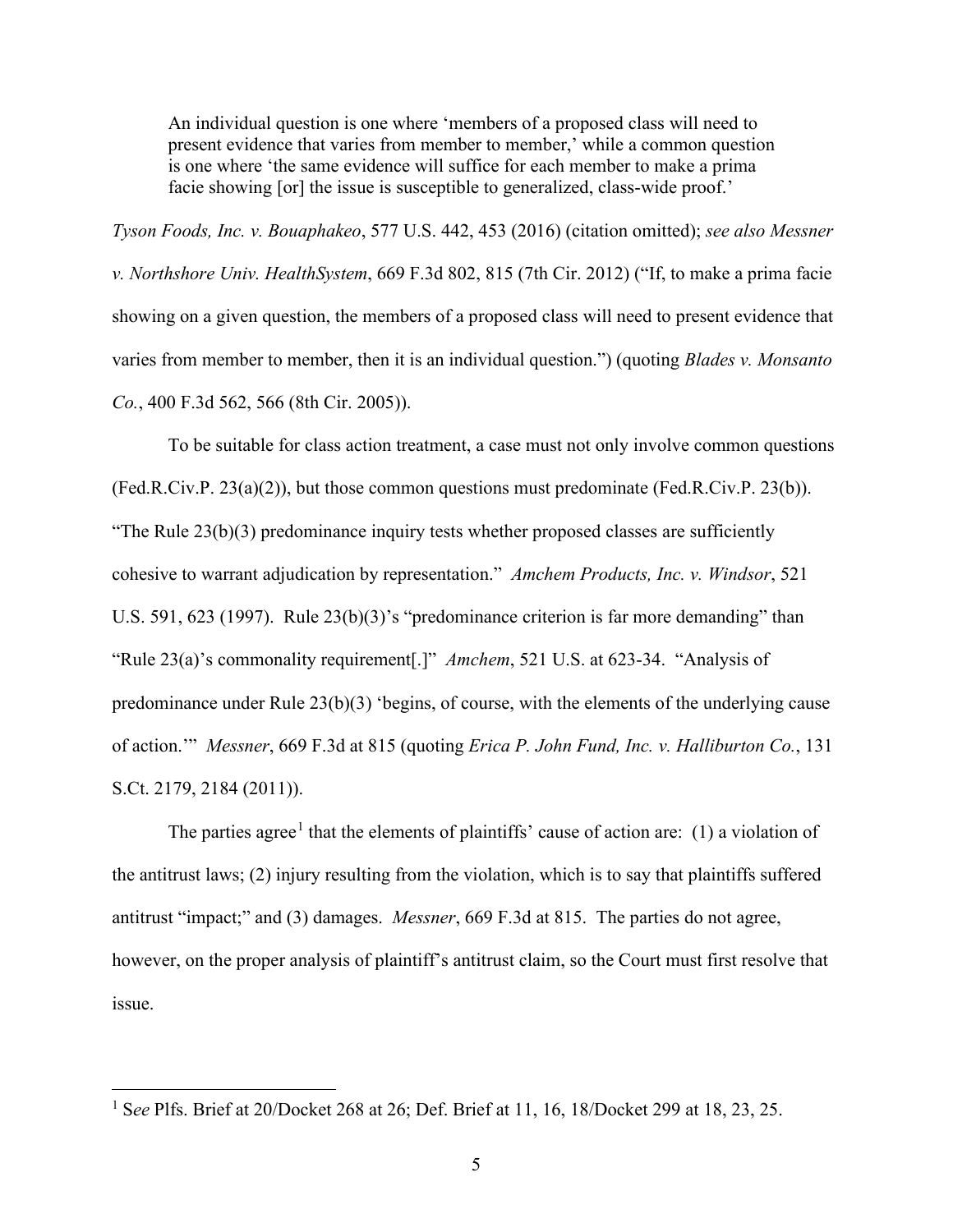#### *Quick look versus Rule of Reason*

The parties disagree about whether plaintiffs' antitrust claim may be considered under a

quick look analysis or whether it will require rule of reason analysis.<sup>[2](#page-5-0)</sup>

This Court has previously explained:

Section 1 of the Sherman Antitrust Act prohibits "[e]very contract, combination in the form of trust or otherwise, or conspiracy, in restraint of trade or commerce . . . " 15 U.S.C. § 1. This language has long been interpreted to "outlaw only *unreasonable* restraints" of trade. *State Oil Co. v. Khan*, 522 U.S. 3, 10 (1997). Some restraints are deemed so anti-competitive (and, thus, unreasonable) that they are illegal *per se*, while other restraints, which may have procompetitive effects, are judged under the rule of reason (or its subset: the quick look).

As the Supreme Court has explained, restraints that are "unlawful *per se*" are those that "have such predictable and pernicious anticompetitive effect, and such limited potential for procompetitive benefit" that it is obvious they are unreasonable restraints of trade. *Khan*, 522 U.S. at 10. The *per se* rule applies to restraints "'that would always or almost always tend to restrict competition and decrease output.'" *Leegin*, 551 U.S. at 886. Accordingly, the *per se* rule is reserved for restraints with respect to which "courts have had considerable experience" such that they "can predict with confidence that [the restraint] would be invalidated in all or almost all instances under the rule of reason[.]" *Leegin*, 551 U.S. at 886-87.

 Most restraints are not *per se* unlawful but are instead analyzed under the rule of reason. *Khan*, 522 U.S. at 10. Under the rule of reason, "the finder of fact must decide whether the questioned practice imposes an unreasonable restraint on competition, taking into account a variety of factors, including specific information about the relevant business, its condition before and after the restraint was imposed, and the restraint's history, nature, and effect." *Khan*, 522 U.S. at 10. Generally, this requires a plaintiff to show the defendant has "market power—that is the ability to raise prices significantly without going out of business—without which the defendant could not cause anticompetitive effects on market pricing." *Agnew v. National Collegiate Athletic Ass'n*, 683 F.3d 328, 335 (7th Cir. 2012). In this case, market power would be the power to suppress wages.

<span id="page-5-0"></span><sup>&</sup>lt;sup>2</sup> The Court notes the Supreme Court issued its decision in *NCAA v. Alston*, U.S., 141 S.Ct. 2141 (2021), after the parties had briefed their motion for class certification. The Court allowed each party to file a brief discussing the impact of that case on this motion.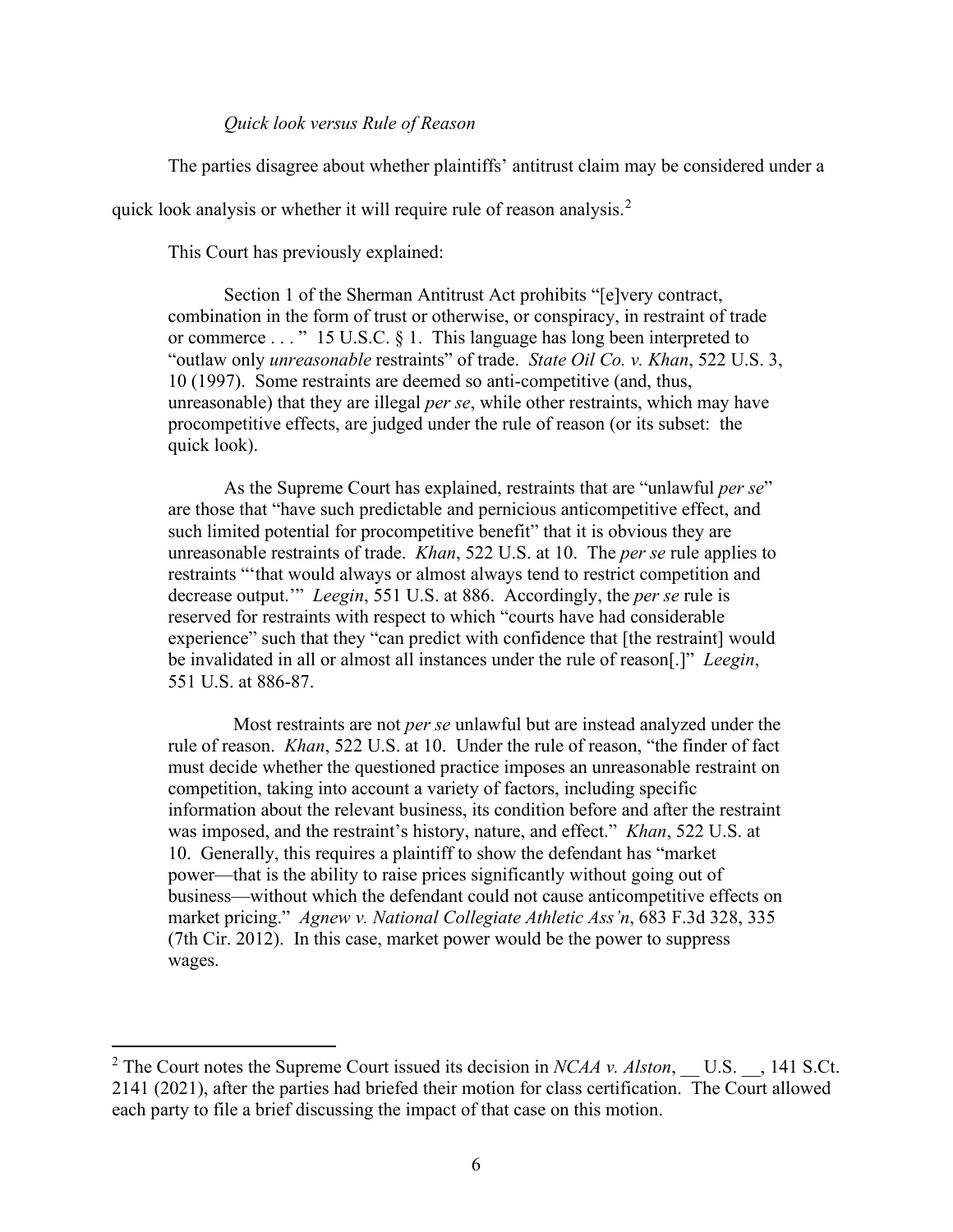Courts sometimes apply a third test of reasonableness, the quick look, which is a short form of rule of reason analysis. *Illinois Corp. Travel, Inc. v. American Airlines, Inc.*, 806 F.2d 722, 727 (7th Cir. 1986) ("This is the sort of short form or quick look Rule of Reason analysis endorsed in *NCAA v. Board of Regents*, 468 U.S. 85, 109-10 & n. 42 (1984)). As the Seventh Circuit has explained:

the quick-look approach can be used when 'an observer with even a rudimentary understanding of economics could conclude that the arrangements in question would have an anticompetitive effect on customers and markets,' but there are nonetheless reasons to examine the potential procompetitive justifications.

*Agnew*, 683 F.3d at 336 (internal citation omitted) (quoting *Cal. Dental Ass'n v. FTC*, 526 U.S. 756, 770 (1999)). Under quick-look analysis, if the defendant lacks legitimate justifications for facially anticompetitive behavior then the court "condemns the practice without ado" without resort to analysis of market power. *Agnew*, 683 F.3d at 336; *Chicago Prof. Sports Ltd. Partnership v. NBA*, 961 F.2d 667, 674 (7th Cir. 1992); *see also National Collegiate Athletic Ass'n v. Board of Regents*, 468 U.S. 85, 109-10 n. 42 (1984) ("While the 'reasonableness' of a particular alleged restraint often depends on the market power of the parties involved, because a judgment about market power is the means by which the effects of the conduct on the market place can be assessed, market power is only one test of 'reasonableness.' And where the anticompetitive effects of conduct can be ascertained through means short of extensive market analysis, and where no countervailing competitive virtues are evident, a lengthy analysis of market power is not necessary.").

*Deslandes v. McDonald's USA, LLC*, Case No. 17 C 4857, 2018 WL 3105955 at \*4-5 (N.D. Ill.

June 25, 2018).

Plaintiff now argues, "[t]his Court has already held that an abbreviated from of the rule of reason—the quick-look test—is appropriate given the predictable effects that ensue" from the alleged conduct. (Docket 371 at 4). That is imprecise. The Court said plaintiff had *stated a claim* for a restraint that *might* be unlawful under a quick look. Specifically, the Court stated:

Here, plaintiff argues that she has alleged the existence of a horizontal agreement in restraint of trade. Plaintiff alleges that McDonald's franchisees signed written franchise agreements pursuant to which each agreed not to hire employees (including former employees who left within the prior six months) from other McDonald's restaurants. Specifically, the franchisees were not allowed to hire anyone who was employed (or had been employed in the prior six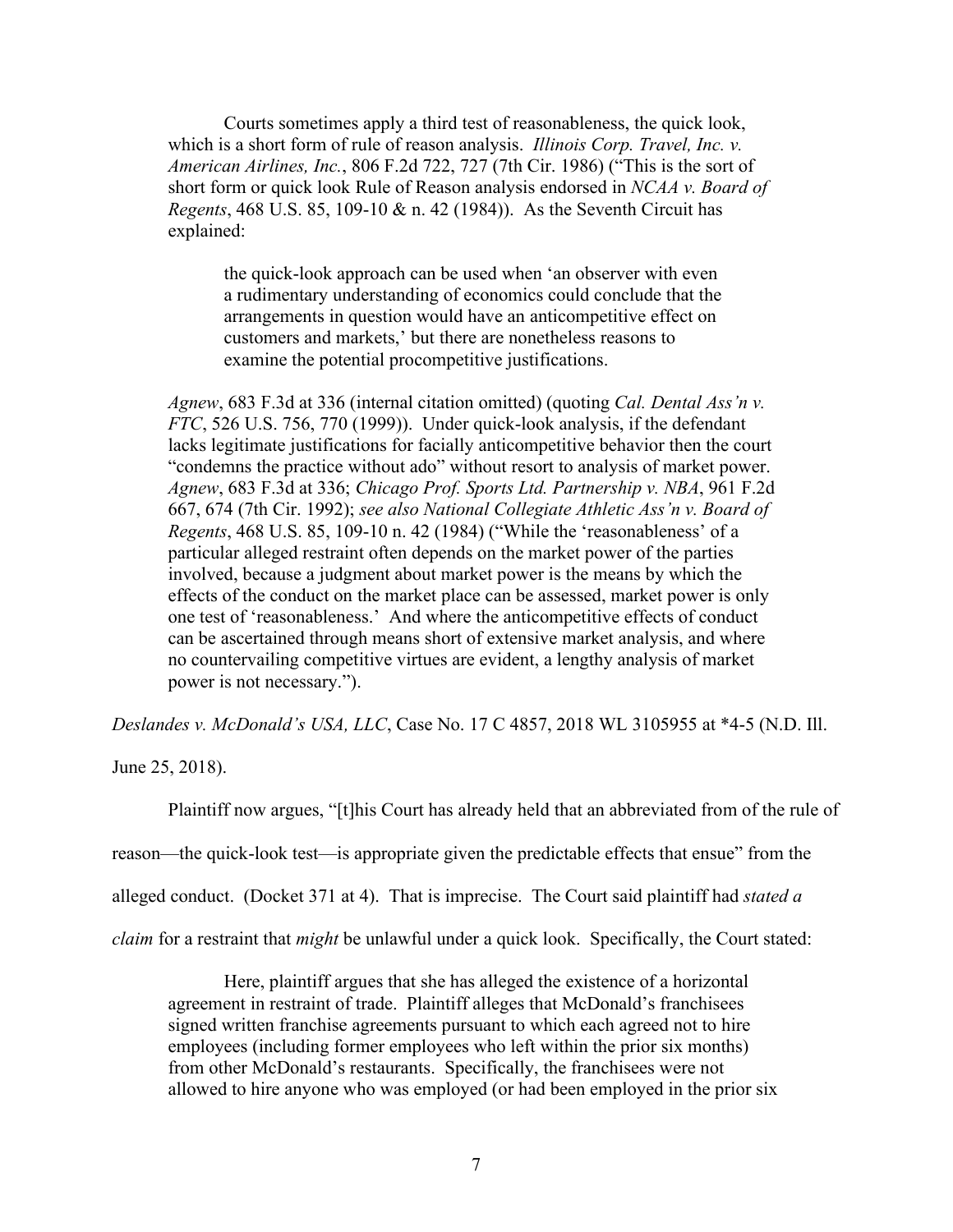months) by "McDonald's, any of its subsidiaries, or by any person who is at the time operating a McDonald's restaurant[.]" (Am. Complt. ¶ 87). Plaintiff alleges that the McOpCos were similarly restricted.

Defendants argue that this is merely a vertical restraint, because it was spearheaded by the entity at the top of the chain. The Court agrees that the restraint has vertical elements, but the agreement is also a horizontal restraint. It restrains competition for employees among horizontal competitors: the franchisees and the McOpCos. Plaintiff has alleged that McOpCos run McDonald's-brand restaurants and, thus, compete directly with franchisees for employees. Plaintiff has also alleged that the McOpCos are subsidiaries of defendant McDonald's and that the restraint explicitly restricts franchisees from hiring employees of McDonald's subsidiaries, *i.e.*, the franchisees' competitors. Thus, McDonald's, by including the no-hire provision in its agreement with franchisees, was protecting its own restaurants (i.e., *itself*) from horizontal competition for employees. *Cf. Copperweld Corp. v. Independence Tube Corp.*, 467 U.S. 752, 771 (1984) ("the coordinated activity of a parent and its wholly owned subsidiary must be viewed as that of a single enterprise for purposes of  $\S$  1 of the Sherman Act"). The Court finds that plaintiff has alleged a horizontal restraint of trade.

Naked horizontal agreements (i.e., those among competitors) to fix prices or to divide markets are *per se* unlawful. *Leegin*, 551 U.S. at 886; *Federal Trade Comm'n v. Superior Court Trial Lawyers Assoc.*, 493 U.S. 411 (1990) (horizontal agreement among lawyers not to accept appointments to represent indigent criminal defendants until fees increased was a naked price restraint and *per se*  unlawful); *Blackburn v. Sweeney*, 53 F.3d 825, 827 & 828 (7th Cir. 1995) ("reciprocal agreement [among attorneys] to limit advertising to different geographical regions was . . . an agreement to allocate markets so that the *per se*  rule of illegality applies"). This includes naked agreements to set wages. *Arizona Hosp.*, 2009 WL 1423378 at \* 3 (plaintiff's allegations that hospital association set prices for temporary nurses stated claim for *per se* violation of the Sherman Act).

A horizontal agreement not to hire competitors' employees is, in essence, a market division. *See United States v. eBay, Inc.*, 968 F.Supp. 2d 1030, 1039 (N.D. Cal. 2013) ("The court thus finds that the United States' allegations concerning agreement between eBay and Intuit [not to hire each other's employees] suffice to state a horizontal market allocation agreement."). The Department of Justice, which enforces rather than interprets the law, has warned employers that it considers naked no-hire agreements to be *per se* unlawful. (Press Release, U.S. Dep't of Justice, *Justice Department and Federal Trade Commission Release Guidance for Human Resource Professionals on How Antitrust Law Applies to Employee Hiring and Compensation* (Oct. 20, 2016), *available at* https://www.justice.gov/opa/pr/justice-department-and-federal-tradecommission-release-guidance-human-resource-professionals.). Thus, because a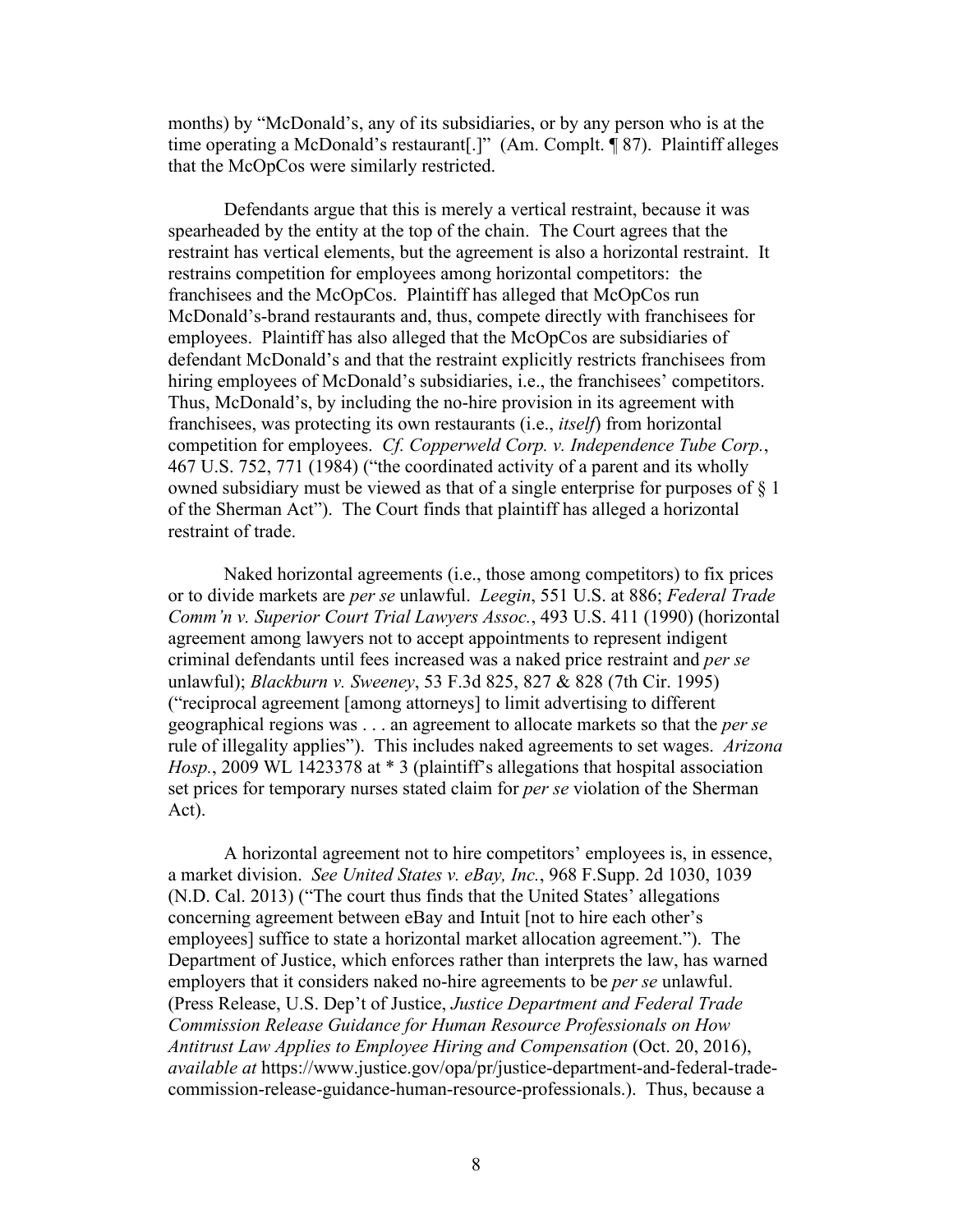no-hire agreement is, in essence, an agreement to divide a market, the Court has no trouble concluding that a naked horizontal no-hire agreement would be a *per se* violation of the antitrust laws. Even a person with a rudimentary understanding of economics would understand that if, say, large law firms in Chicago got together and decided not to hire each other's associates, the market price for midlevel associates would stagnate. With no competition for their talent (aside from lower-paying in-house or government jobs), associates would have no choice but to accept the salary set by their firms or to move to another city. Thus, such a claim would be suitable for *per se* treatment.

Not all horizontal restraints are *per se* unlawful, however. Some horizontal restraints are *ancillary* to agreements that are procompetitive, usually in the sense of enhancing output (i.e., producing either a greater quantity of goods or a new good that would not otherwise exist). *Polk Bros., Inc. v. Forest City Enterprises, Inc.*, 776 F.2d 185, 188-89 (7th Cir. 1985) ("A court must distinguish between 'naked' restraints, those in which the restriction on competition is unaccompanied by new production or products, and 'ancillary' restraints, those that are part of a larger endeavor whose success they promote."). A restraint is ancillary if it "promoted enterprise and productivity when it was adopted." *Polk Bros.*, 776 F.2d at 189. When a restraint is ancillary, it is judged either under the rule of reason or given a "quick look." For example, no-hire agreements that are ancillary to the sale of a business can have procompetitive effects, so they are judged under the rule of reason. *Eichorn v. AT&T Corp.*, 248 F.3d 131, 144 (3d Cir. 2001).

Similarly, where the horizontal restraint is necessary in order for the product to exist at all, a restraint will not be judged *per se* unlawful but rather will be judged under the rule of reason, including by "quick look." *Law v. National Collegiate Athletic Assoc.*, 134 F.3d 1010 (10th Cir. 1998); *see also Broadcast Music, Inc. v. Columbia Broadcasting Sys., Inc.*, 441 U.S. 1 (1979); *National Collegiate Athletic Ass'n. v. Board of Regents of the Univ. of Okla.*, 468 U.S. 85 (1984). In *Law*, a group of college basketball coaches brought suit challenging the NCAA's rule limiting annual salaries for certain assistant basketball coaches to \$16,000 per year. Because some restraints were necessary in order to make college sports available, the court concluded that the horizontal price restraint should be analyzed under the rule of reason, and, in particular, the "quick look." *Law*, 134 F.3d at 1018 & 1020 ("We find it appropriate to adopt such a quick look rule of reason in this case.")

In this case, plaintiff has alleged a horizontal restraint that is ancillary to franchise agreements for McDonald's restaurants. Each time McDonald's entered a franchise agreement, it increased output of burgers and fries, which is to say the agreement was output enhancing and thus procompetitive. (That is not to say that the provision itself was output enhancing. The very fact that McDonald's has managed to continue signing franchise agreements even after it stopped including the provision in 2017 suggests that the no-hire provision was not necessary to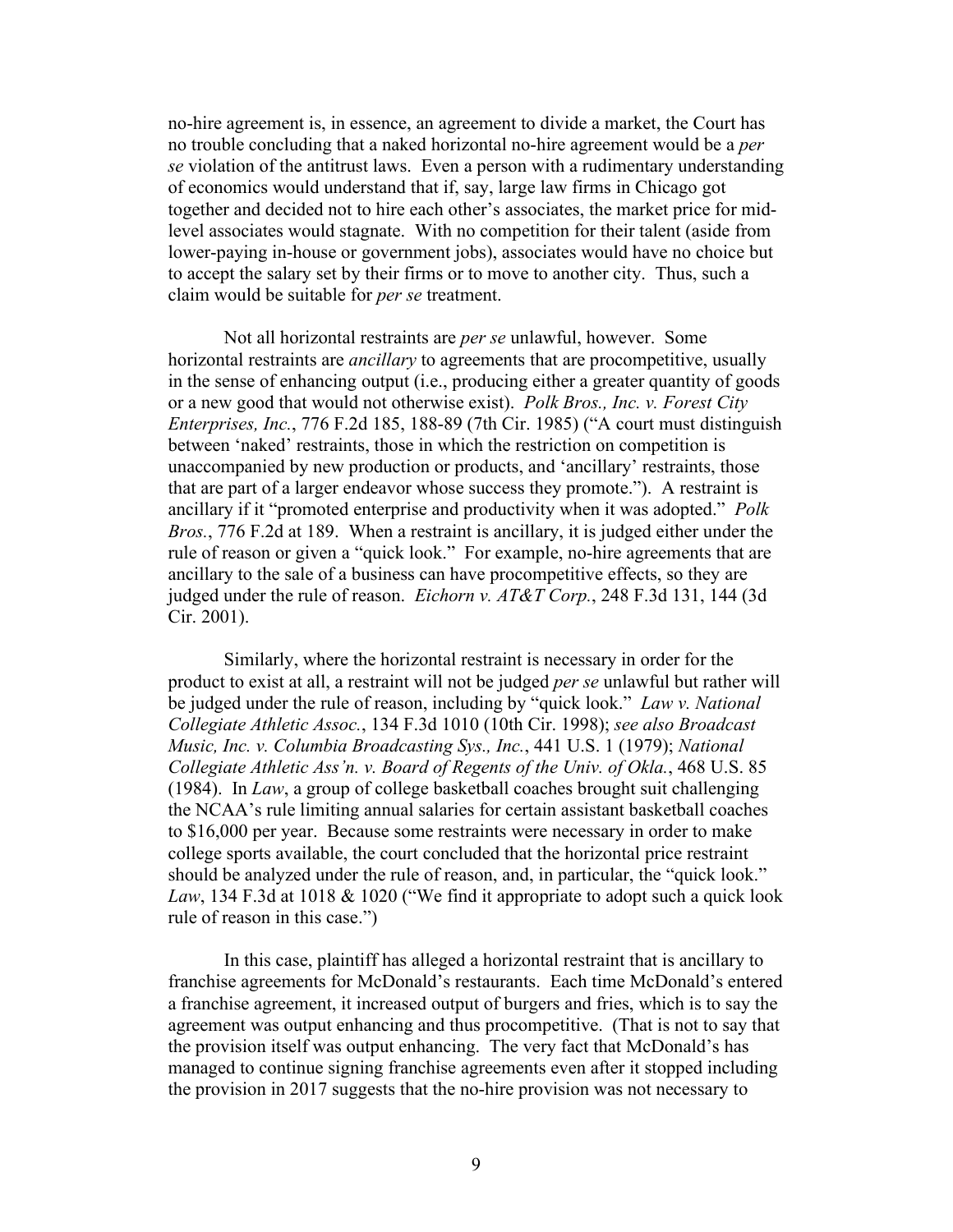encourage franchisees to sign.) Because the restraint alleged in plaintiff's complaint is ancillary to an agreement with a procompetitive effect, the restraint alleged in plaintiff's complaint cannot be deemed unlawful *per se*. Plaintiff's claim does not rise and fall on *per se* treatment, though. She claims in the alternative that the restraint is unlawful under quick-look analysis.

The next question, then, is whether plaintiff has plausibly alleged a restraint that might be found unlawful under quick-look analysis. The Court thinks she has. Even a person with a rudimentary understanding of economics would understand that if competitors agree not to hire each other's employees, wages for employees will stagnate. Plaintiff herself experienced the stagnation of her wages. A supervisor for a competing McDonald's restaurant told plaintiff she would like to hire plaintiff for a position that would be similar to plaintiff's position but that would pay \$1.75-2.75 more per hour than she was earning. Unfortunately for plaintiff, the no-hire agreement prevented the McOpCo from offering plaintiff the job. When plaintiff asked her current employer to release her, plaintiff was told she was too valuable. The Court agrees that an employee working for a below-market wage would be extremely valuable to her employer.

#### *Deslandes*, 2018 WL 3105955 at \*6-7.

The Court specifically stated, "Though the Court has concluded that plaintiff has stated a claim for a restraint that might be unlawful under quick-look analysis, the evidence at a later stage may not support it." *Deslandes*, 2018 WL 3105955 at \*8. Accordingly, the Court gave plaintiff leave to amend to add a claim under the rule of reason. *Id.* Plaintiff declined.<sup>[3](#page-9-0)</sup>

#### *Alston*

Since that time, the parties have engaged in discovery, and the Supreme Court has clarified when quick-look analysis applies, which is rarely. In *NCAA v. Alston*, U.S., 141 S.Ct. 2141 (2021), college athletes brought suit against the NCAA, claiming its agreement with member schools to limit compensation to student athletes amounted to an unlawful restraint of trade in violation of the Sherman Antitrust Act. The NCAA argued that the court should apply a quick look, but the Supreme Court disagreed.

<span id="page-9-0"></span> $3$  Likewise, plaintiff Turner failed to state a claim under the rule of reason. Her complaint is limited to a quick look claim. [Case No. 19-cv-5524, Docket 1].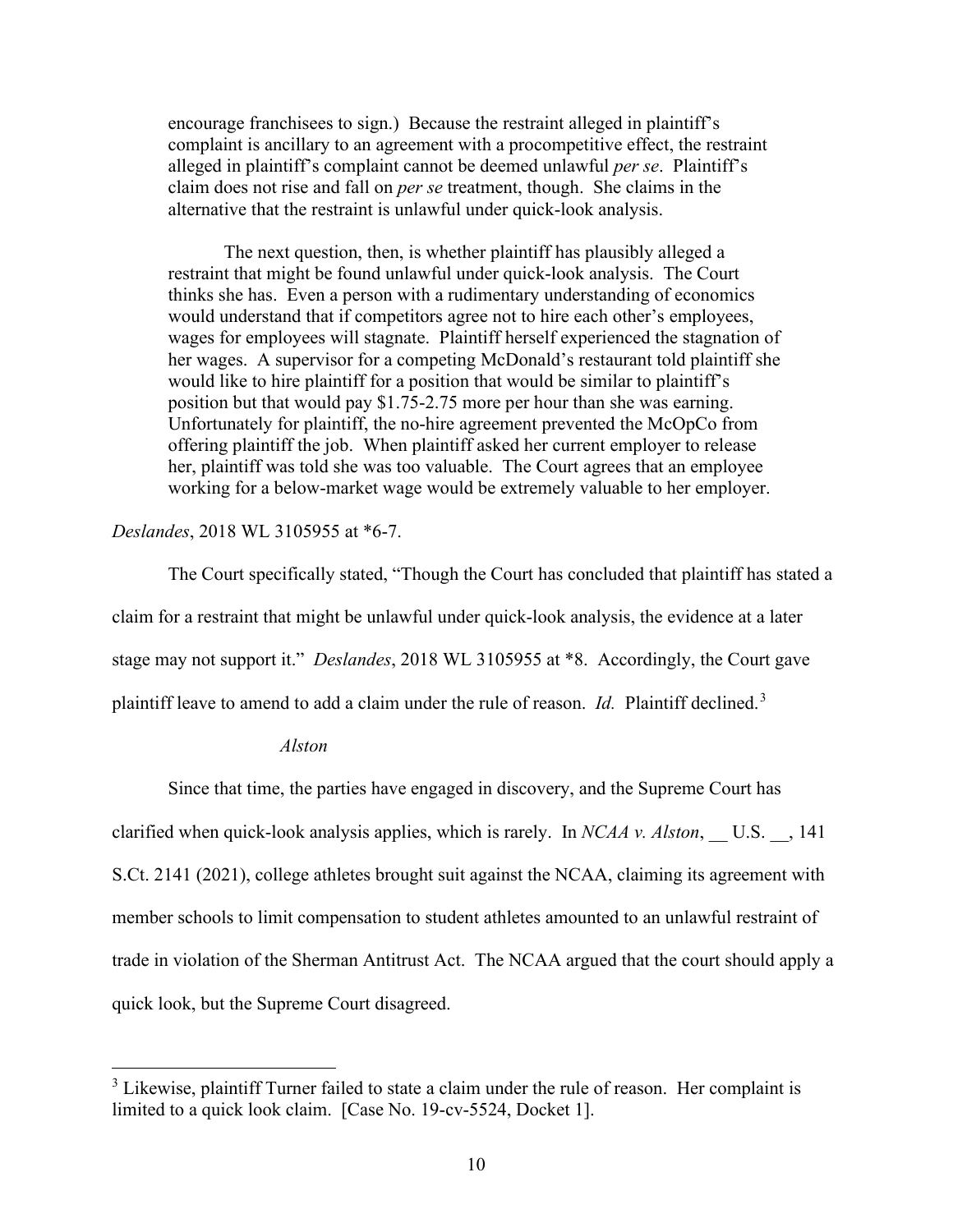The Supreme Court, in a unanimous decision, first noted that claims regarding restraints of trade "presumptively" call for rule of reason analysis. *Alston*, 141 S.Ct. at 2151. It went on to explain that a quick look suffices:

*only* for restraints at opposite ends of the competitive spectrum. For those sorts of restraints—rather than restraints in *the great in-between*—a quick look is sufficient for approval or condemnation.

*Alston*, 141 S.Ct. at 2155 (emphasis added). On one end of that spectrum, the Supreme Court explained, are restraints that are "so obviously incapable of harming competition that they require little scrutiny," such as joint ventures commanding such a small share of the market (say, 5-6%) that any reduction in output would be made up by the rest of the market. *Alston*, 141 S.Ct. at 2155-56. On the opposite end of the spectrum are those "agreements among competitors" that "so obviously threaten to reduce output and raise prices that they might be condemned" after a quick look. *Alston*, 141 S.Ct. at 2156. The Supreme Court said such quick-look condemnations should be rare, explaining, "we take special care not to deploy these condemnatory tools until we have amassed 'considerable experience with the type of restraint at issue' and 'can predict with confidence that it would be invalidated in all or almost all instances.'" *Alston*, 141 S.Ct. at 2156 (citing *Leegin Creative Leather Products, Inc. v. PSKS, Inc.*, 551 U.S. 877, 886-887 (2007)).

This case falls in "the great in-between" of restraints that require rule-of-reason analysis. This Court cannot say that it has enough experience with no-hire provisions of franchise agreements to predict with confidence that they must always be condemned, which means, under *Alston*, that the Court must apply rule of reason analysis to this case. The Supreme Court's recent unanimous decision in *Alston* is not, however, the only reason the Court must apply the rule of reason. Two additional reasons support applying the rule of reason.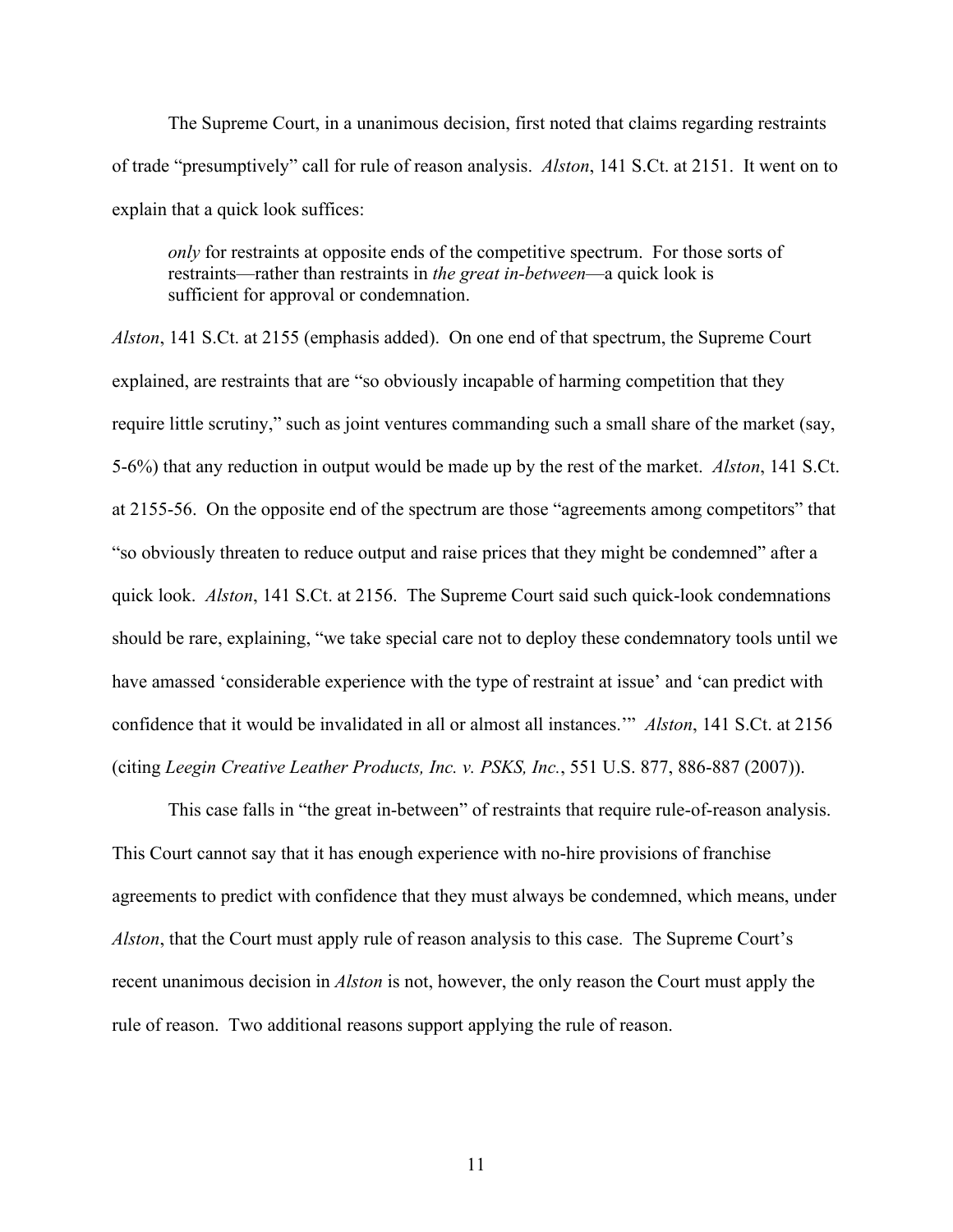#### *Pro-competitive effects*

First, defendants have put forth sufficient evidence of pro-competitive effects of the hiring restriction to warrant full rule of reason analysis. Specifically, defendants put forth the expert report of Dr. Justin McCrary ("Dr. McCrary"), who holds a Ph.D. in Economics and is a Professor at Columbia University.<sup>[4](#page-11-0)</sup> (Plaintiffs do not challenge the admissibility of either Dr. McCrary's report or the report by Dr. Kevin M. Murphy ("Dr. Murphy"), defendants' other expert witness.)

Dr. McCrary first describes the benefits of a franchise business model and the free-rider problem that can be expected with such a model. Without franchising, an owner of a chain of restaurants will face several problems in trying to expand quickly. In addition to needing a significant amount of capital, the owner might have difficulty ensuring the non-owner manager of each outlet has an incentive to maximize sales and profits. This is where the franchise model can help. When each outlet is owned and operated by a franchisee, the franchisee's compensation is "directly tied to *the profits*" of running the outlet. (McCrary Rep. at ¶ 32).

The franchise model allows for quicker growth of the brand but comes with a free-rider problem. As with any brand or trademark, the benefit of the brand to the consumer is the consistency the consumer can expect each time he makes a purchase from that brand and the reduced search costs inherent in sticking with what is known. For such branding to be effective in a franchise model, each franchisee must be delivering a product and experience that is nearly identical. Any given franchisee, however, (and particularly one with an outlet along, say, an interstate highway that receives few repeat customers) has an incentive to cut corners (either in

<span id="page-11-0"></span> $4$  The Court is not suggesting that this evidence is undisputed or that a fact-finder would find it persuasive. The point is merely that in the face of defendants' significant evidence of procompetitive effects, a full analysis under the rule of reason, rather than a quick look, is necessary.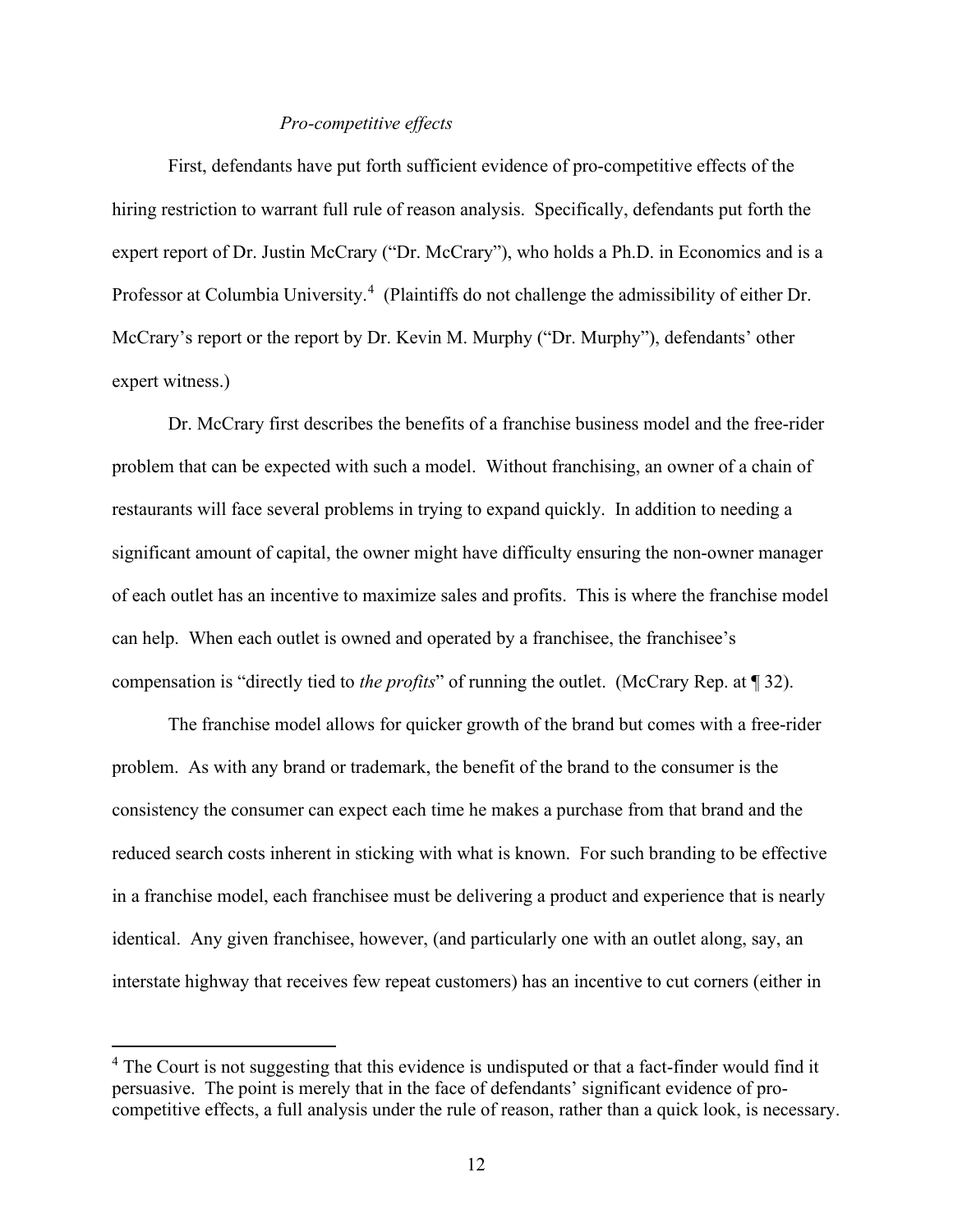food quality or customer service) in order to boost its own profits. That hurts the brand, because when a customer has a bad experience at one outlet, he might refrain from visiting other outlets in the future. Dr. McCrary describes how franchisors, in order to control the free-rider problem and promote a consistent brand, include in their franchise agreements provisions and restraints to control quality. The franchisor, thus, requires, among other things, a particular level of quality, cleanliness and service. Dr. McCrary argues that these sorts of restrictions are procompetitive, because they strengthen the quality of the brand, thereby encouraging additional franchisees to open outlets and increasing the output of the end product.

Dr. McCrary goes on to describe the exponential growth in the number of McDonald's restaurants after 1955, when Ray Kroc ("Kroc") began including brand restrictions in franchise agreements. Among the restrictions Kroc included were:

specific requirements related to: the look of the store, the neon sign, and the parking lot; employee appearance, product appearance (containers, bags, napkins, spoons, etc. had to meet . . . specifications); advertising and marketing (all 'signs, cards, notices, displays or decorations' were required to be supplied or approved by McDonald's), product and service quality, operations, and inspections of financial books and operation methods.

(McCrary Rep. at ¶ 67). Kroc also added a royalty payment of 1.9 percent of gross sales and included an employment restriction similar to the one at issue in this case. Specifically, those early franchisees agreed "'not [to] employ or seek to employ any person who is at the time employed' by McDonald's or a 'similar establishment' licensed by McDonald's, i.e., one of McDonald's other franchisees.'" (McCrary Rep. at ¶ 69). After Kroc's changes, McDonald's grew from nine outlets in 1955, to 229 in 1960, to more than 2000 by the early 1970's, to about 6,000 by 1980, and to more than 14,000 today.

Today, McDonald's restaurants are still required to maintain consistency. Franchisees are required to comply with standardized employee uniforms and appearance, hours of operation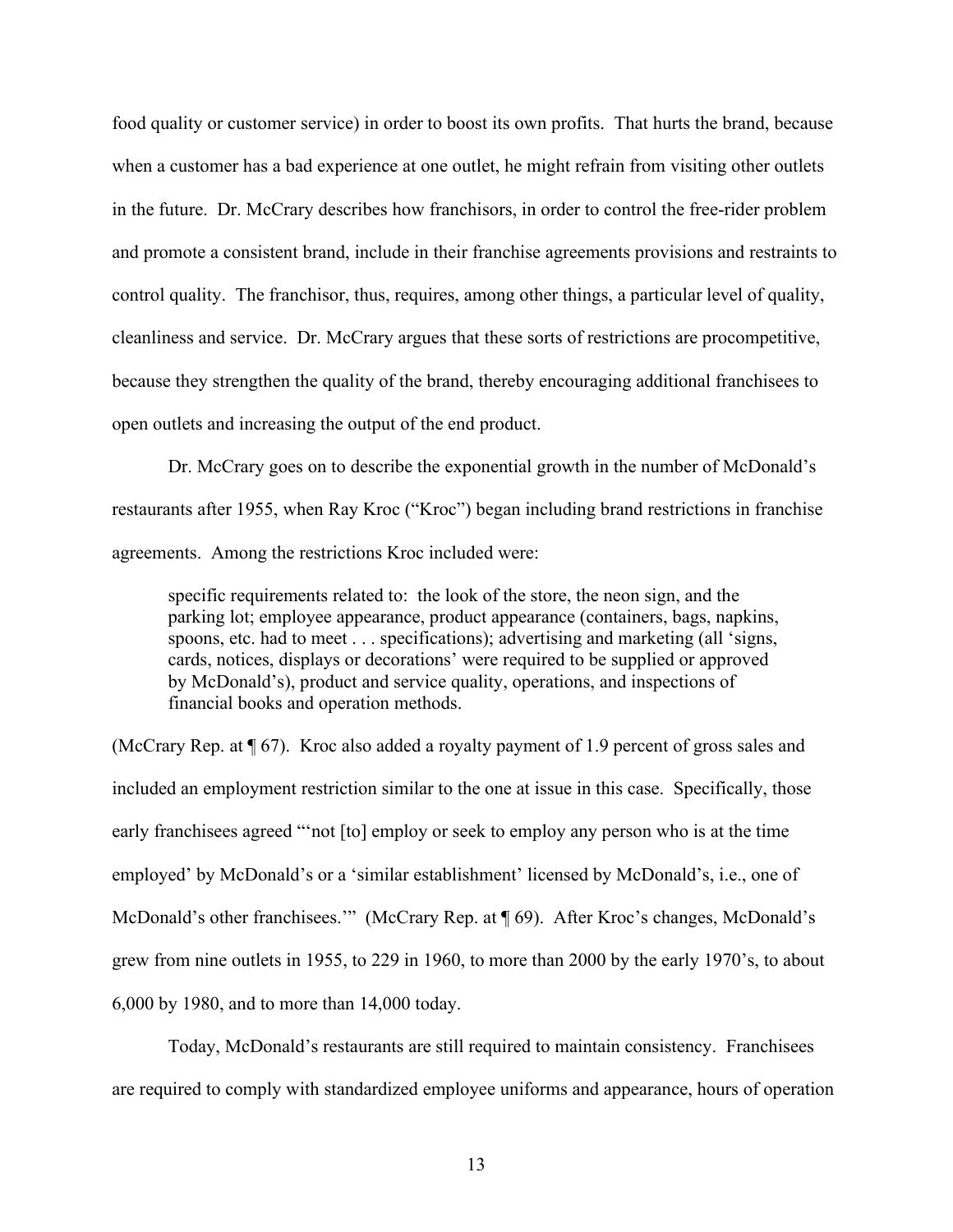and restaurant appearance. McDonald's has specific rules for menu and food preparation (including the strict procedure for cooking fries), inventory control and bookkeeping. McDonald's restaurants are audited regularly to ensure compliance with the brand standards.

To that end, Dr. McCrary reports, McDonald's also imposes strict training guidelines. Although franchisees make their own hiring and compensation decisions, they are required to follow certain training guidelines. Each restaurant must be managed by a person who has taken a week-long training class at McDonald's Hamburger University. Defendant does not charge for that course, but the franchisee must pay the trainee's travel expenses and must also pay the trainee for the time spent there. In fact, all employees must be paid for all the time they spend training. Department managers complete about 45 weeks of training, and shift managers take about fourteen weeks of training. In 2015, McDonald's estimated the cost of training a new manager to be \$4,392 and the cost to train a shift manager to be \$2,744. Crew members, too, must learn restaurant maintenance, customer service and how to operate each food preparation station.

Dr. McCrary opines that the hiring restriction encourages franchisees to train their employees without fear that other outlets will free-ride on this training by hiring away employees trained in the McDonald's way. It also encourages cooperation among franchisees. For example, franchisees are required to manage their restaurants personally and are required to complete significant training (which can take years if the potential franchisee has no McDonald's experience) before signing a franchise agreement. That training sometimes involves on-the-job training in an existing franchise restaurant. Absent the hiring restriction, current franchisees would be reluctant to allow potential franchisees to train in their restaurants for fear they would use the opportunity to recruit employees.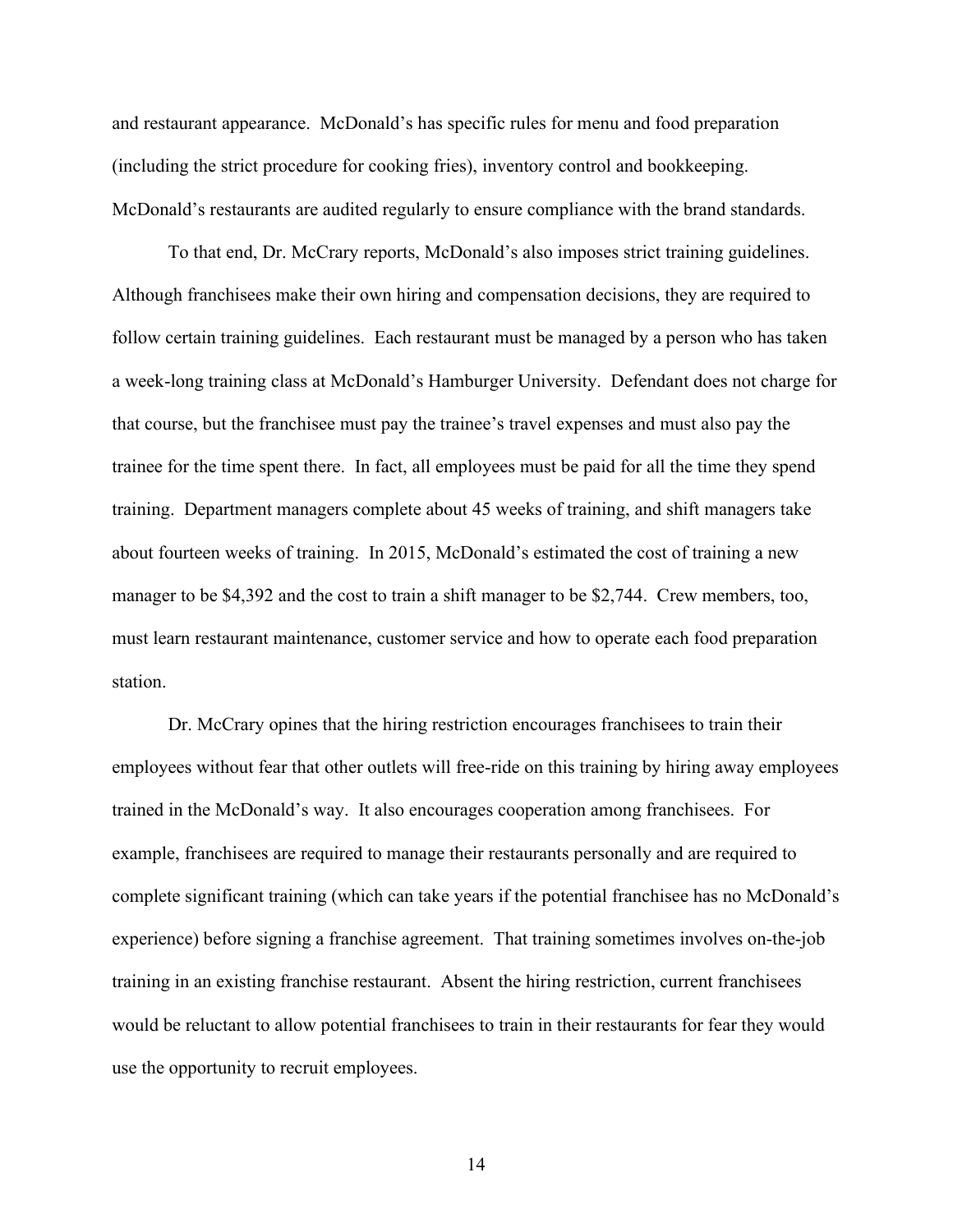Dr. McCrary opines that the hiring restraint increases output in the hamburger market, because it encourages the very training that enhances the brand (by ensuring uniform food quality, customer service and building cleanliness). Dr. McCrary says his opinion is consistent with labor theory developed by Gary Becker, who noticed that "firms are more willing to invest in training that is specific to their firm because there is a smaller chance they will lose that investment to competing firms." (McCrary Rep. at ¶ 331; *see also ¶¶* 120-130). The hiring provision makes the training related to the brand specific to the franchisee (rather than just to the brand), because it prevents other outlets from free riding on that training. All that training leads to greater brand consistency, better food quality and customer satisfaction, which is to say a strong brand. (McCrary Rep. at ¶ 145). A strong brand with satisfied customers leads to additional franchise outlets, thereby increasing output of hamburgers and fries. Dr. McCrary cites evidence that many franchisees chose a McDonald's franchise (over other potential branded restaurants) to open, because of the hiring provision. (McCrary Rep. at ¶ 131). That suggests the provision itself was output enhancing in the market for hamburgers and fries. When new outlets open, the outlets must be staffed. Thus, new restaurants also increase output in the labor market (i.e., demand for labor).

Dr. McCrary also opined that it does not make economic sense for McDonald's, as franchisor, to enable its franchisees to act as monopsony purchasers of labor. In simple terms:

[T]he alleged monopsony conspiracy does not make economic sense for McDonald's because it would lead to a reduction in labor at each franchisee, which would lead [to] a reduction in sales at McDonald's restaurants. Indeed, a basic tenet of franchising economics is that franchisors do not benefit when their franchisees gain market power because franchisees will then sell less of their products, which undermines the brand's growth.

(McCrary Rep. at  $\P$  201(a)). To the extent a franchisee is a labor monopsonist, the franchisee would hire less labor (reduce labor output) at a lower price. In the process, the franchisee would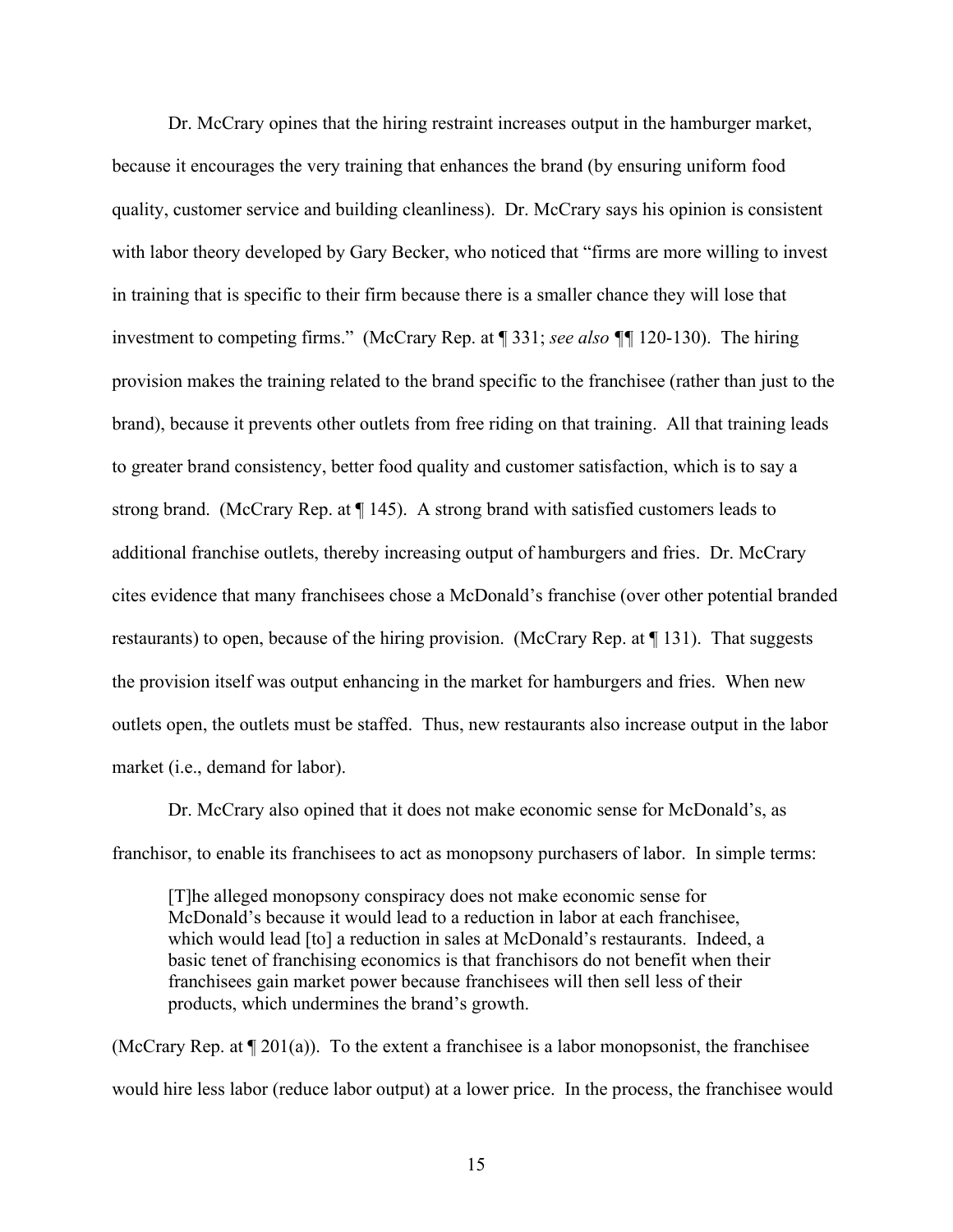increase his profit but would be limited in his output of hamburgers, which, in turn reduces revenue. That is because the monopsonist franchisee is still selling into a competitive market for lunch and cannot increase price. His revenue per unit is the same, but he is selling fewer burgers, so his revenue goes down even as his profit goes up. This is good for the franchisee, but it is terrible for the franchisor, who is paid based on franchisees' revenue, not profit. So, while it might be good for the franchisee to be a labor monopsonist, it is terrible for the franchisor, who wants to increase output of hamburgers and fries. The case of McDonald's is slightly different, because it also operates restaurants, the McOpCos. As Dr. McCrary points out, however, defendant's revenue from franchise royalties is far greater than its revenue from operating restaurants.

Defendants have offered enough evidence of procompetitive effects to warrant rule of reason analysis.

#### *Vertical restraint in many locations*

Second, the evidence plaintiffs put forth in connection with their motion for class certification does not show that all of the plaintiffs faced horizontal restraints ancillary to outputenhancing agreements. The reason the Court concluded that the plaintiff had adequately *alleged*  a restraint that might be subject to quick look analysis is that plaintiff had alleged a horizontal restraint (albeit one that is ancillary to an output-enhancing agreement) by alleging that McOpCos compete directly with franchisees for labor. "[I]n the market for employees, the McDonald's franchisees and McOpCos *within a locale* are direct, horizontal competitors." *Deslandes*, 2018 WL 3105955 at 8 (emphasis added). In her complaint, plaintiff had alleged a provision of the franchise agreement that prohibited franchisees from hiring McDonald's Corp. employees within six months. That provision is part of a vertical franchise agreement (between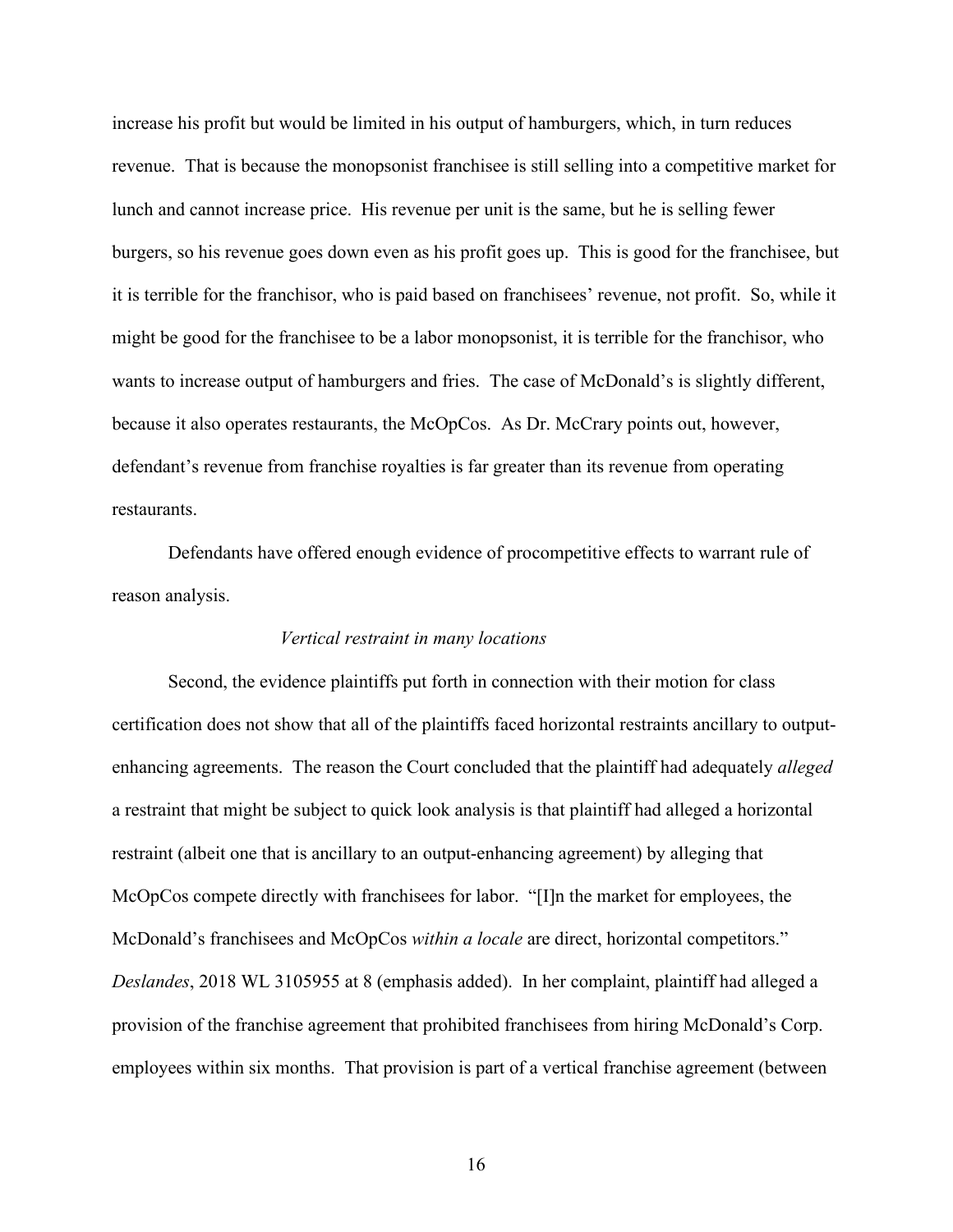franchisor and franchisee), but it is also a horizontal agreement because entities (McOpCos) owned by the franchisor (McDonald's Corp.) compete with the franchisees, both in selling hamburgers and in hiring employees.

At the class certification stage, plaintiffs want to certify a nationwide class. They have not, however, put forth evidence that McOpCos compete with franchisees in every part of the United States. Plaintiffs agree that only "5-10%" of the McDonald's restaurants were owned by McOpCos, but they do not say where those McOpCos operated. (Plfs. Brief at 3/Docket 268 at 9). The total number of McDonald's restaurant locations exceeds 14,000. (Docket 299 at 10). Record evidence shows that, as of 2015, only 900 out of 3000 franchisees (many of whom owned multiple locations) operated a McDonald's restaurant near a McOpCo-owned McDonald's restaurant. (King Dep. at 99/Docket 270-14 at 20). Defendants put forth evidence that in many parts (some twenty states) of the United States, no McDonald's restaurants are owned by McOpCos. (Murphy Rep. at p. 10). In locations where no McOpCos compete with franchisees, the hiring provision cannot be said to be horizontal.<sup>[5](#page-16-0)</sup> In locations where only franchisees compete, the hiring provision is merely vertical. Vertical restraints are judged under the rule of reason. *Leegin Creative Leather Products, Inc. v. PSKS, Inc.*, 551 U.S. 877, 907 (2007).

For all of these reasons, the Court must apply rule of reason analysis to this case. The upshot of applying rule of reason analysis to this case is that the question of whether defendants engaged in an unreasonable restraint of trade is not a common question. It cannot be answered

<span id="page-16-0"></span> $<sup>5</sup>$  Plaintiffs also put forth evidence that, in 2015, the McOpCos, after raising their starting wages</sup> by \$1 per hour, decided not to hire employees from franchisees for a period of one year. Whether that constituted a unilateral act or a horizontal agreement in connection with a vertical relationship is not clear from the evidence. Even if it is the latter, it still would be horizontal only where McOpCos compete with franchisees, not nationwide.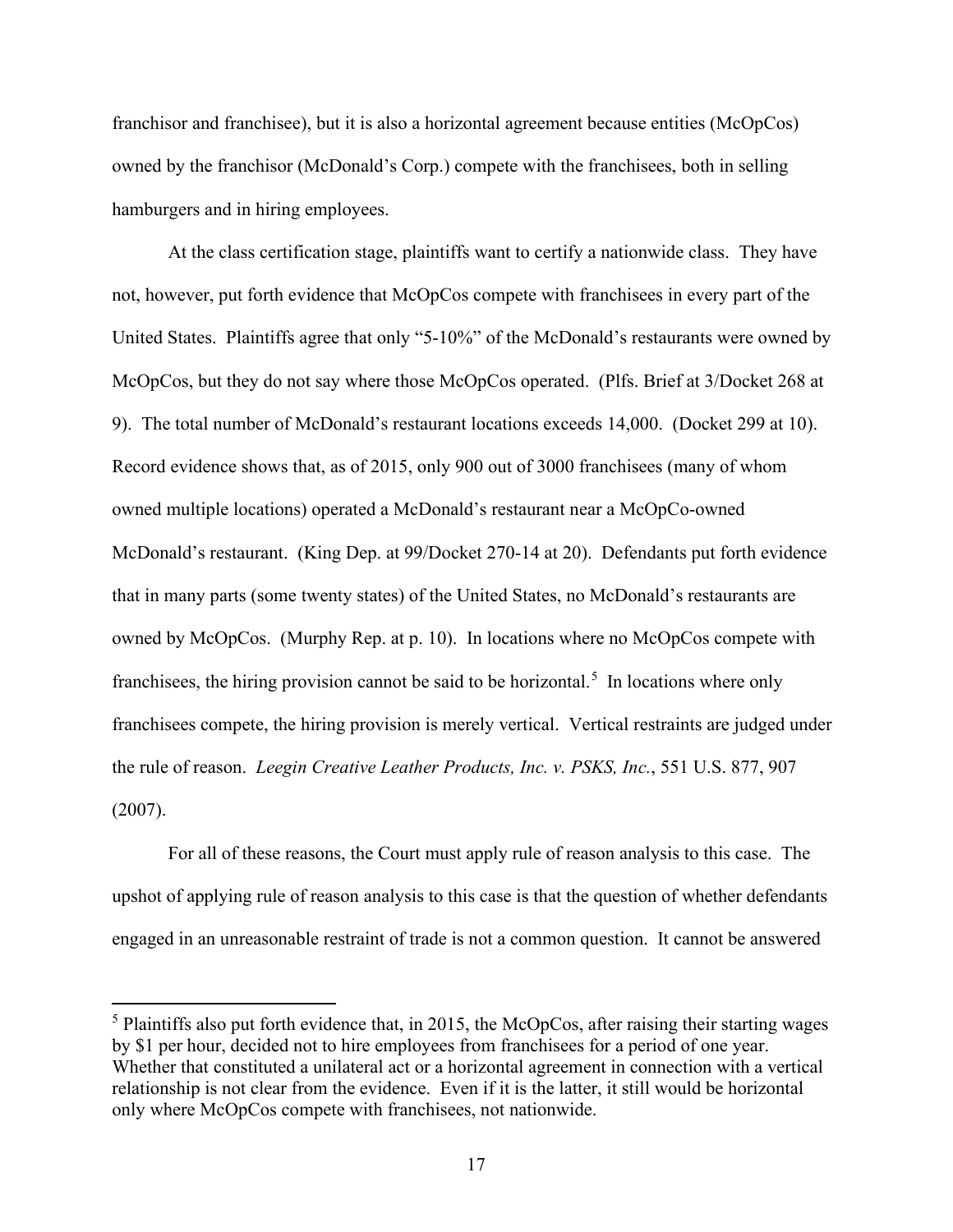for all of the members of the proposed class with the same evidence, because not all of the plaintiffs sold their services in the same relevant market.

#### *Relevant market*

Section 1 of the Sherman Antitrust Act, 15 U.S.C. § 1, "outlaw[s] only *unreasonable* restraints" of trade. *State Oil Co. v. Khan*, 522 U.S. 3, 10 (1997) (emphasis added). The rule of reason, thus,:

requires courts to conduct a fact-specific assessment of 'market power and market structure . . . to assess the [restraint]'s actual effect' on competition. The goal is to 'distinguis[h] between restraints with anticompetitive effect that are harmful to the consumer and restraints stimulating competition that are in the consumer's best interest.'

*Ohio v. American Express Co.*, U.S., 138 S.Ct. 2274, 2284 (2018) (citations omitted). To establish a claim under the rule of reason, a plaintiff must first "prove that the challenged restraint has a substantial anticompetitive effect that harms consumers *in the relevant market*" by either using "[d]irect evidence" of "actual detrimental effects . . . such as reduced output, increased prices, or decreased quality in the *relevant market*" or "[i]ndirect evidence" of "proof of market power plus some evidence that the challenged restraint harms competition." *AmEx*, 138 S.Ct. at 2284 (emphasis added). The burden then shifts to the defendant "to show a procompetitive rationale for the restraint." *AmEx*, 138 S.Ct. at 2284. Finally, the "burden shifts back to the plaintiff to demonstrate that the procompetitive efficiencies could be reasonably achieved through less anticompetitive means." *AmEx*, 138 S.Ct. at 2284.

Thus, the definition of a relevant market is essential on a rule of reason claim. *AmEx*, 138 S.Ct. at 2285 ("courts usually cannot properly apply the rule of reason without an accurate definition of the relevant market"); *Alston*, 141 S.Ct. at 2158 ("Whether an antitrust violation exists necessarily depends on a careful analysis of market realities."). How precisely that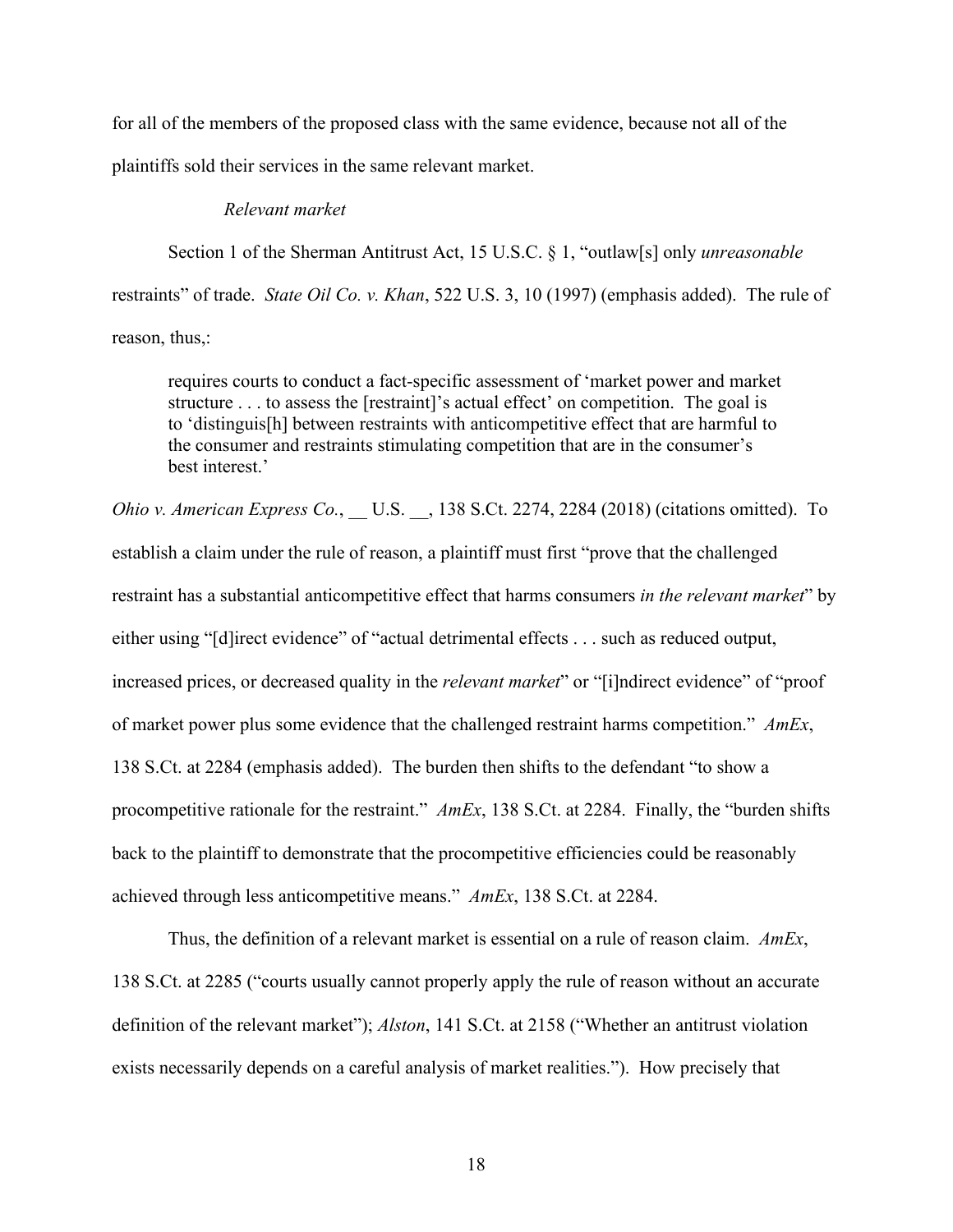relevant market must be defined depends on whether the alleged restraint is vertical or horizontal. In the case of vertical restraints, a relevant market must always be defined. *AmEx*, 138 S.Ct. at 2285 n. 7. That is because "[v]ertical restraints often pose no risk to competition unless the entity imposing them has market power, which cannot be evaluated unless the Court first defines the relevant market." *AmEx*, 138 S.Ct. at 2285 n. 7; *see also Republic Tobacco Co. v. North Atlantic Trading Co., Inc.*, 381 F.3d 717, 737 (7th Cir. 2004) ("As horizontal agreements are generally more suspect than vertical agreements, we must be cautious about importing relaxed standards of proof from horizontal agreement cases into vertical agreement cases."). In some cases of horizontal restraint, the definition of the market can be somewhat less precise, although the general contours of the market must be apparent. *AmEx*, 138 S.Ct. at 2285 n. 7 ("Given that horizontal restraints involve agreements between competitors not to compete in some way, this Court concluded that it did not need to precisely define the relevant market to conclude that these agreements were anticompetitive.") (citing *FTC v. Indiana Federation of Dentists*, 476 U.S. 447, 460-61 (1986)). In *Indiana Federation of Dentists*, the Supreme Court did not require a precise definition of the relevant market, where it was clear the competitors had 100% of the market in one town and 67% in the other, "in light of the reality that markets for dental services tend to be relatively localized[.]" 476 U.S. at 460-61. In other words, "if a plaintiff *can show the rough contours of a relevant market*, and show that the defendant commands a substantial share of the market, then direct evidence of anticompetitive effects can establish the defendant's market power—in lieu of the usual showing of a precisely defined relevant market." *Republic Tobacco*, 381 F.3d at 737 (emphasis added) ("Economic analysis is virtually meaningless if it is entirely unmoored from at least a rough definition of a product and geographic market.").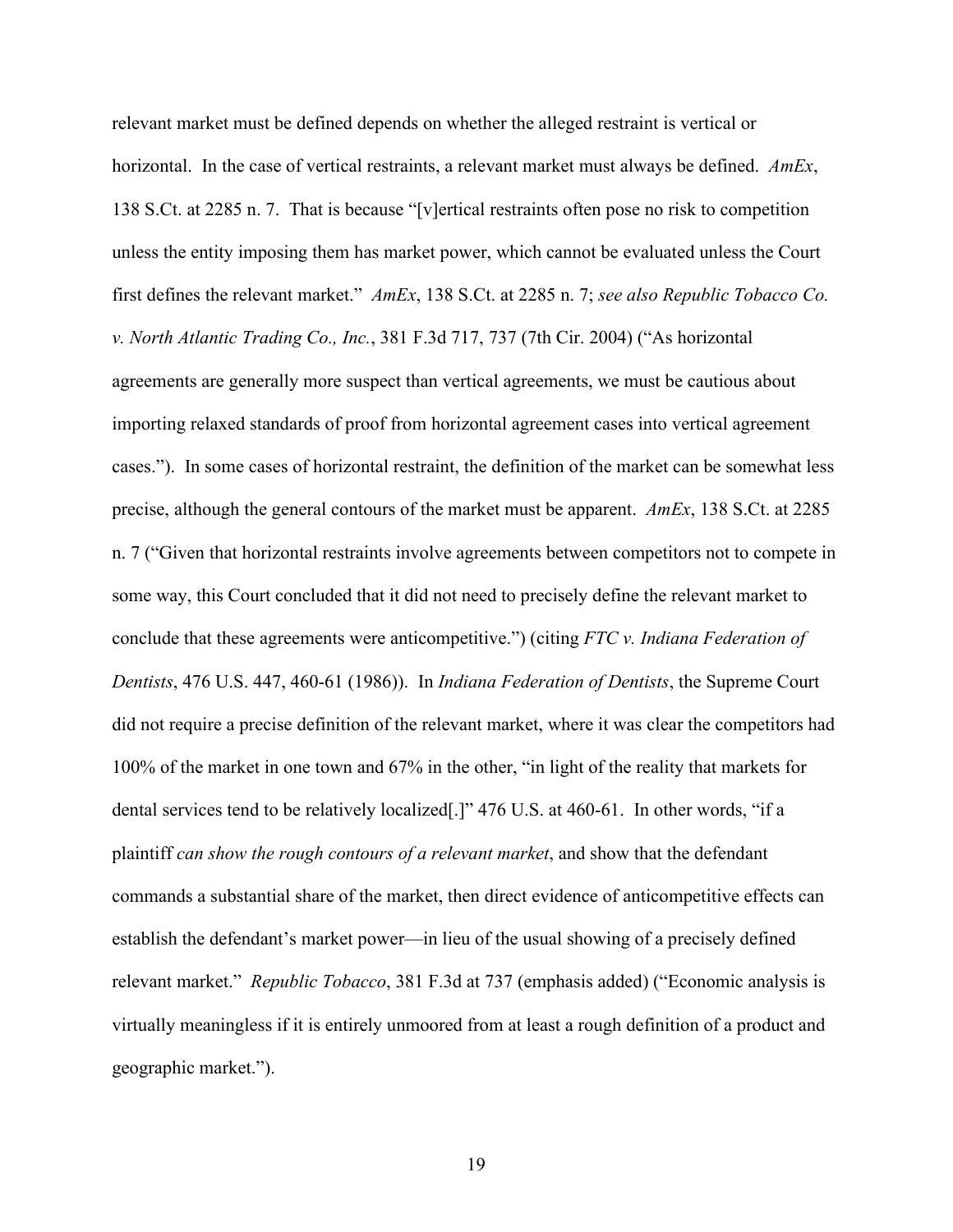Plaintiffs have made no attempt to identify a relevant market, beyond arguing that "the 'rough contours' are the service market for McDonald's restaurant workers," (Plfs. Reply at 3/Docket 346 at 10) as though a relevant market could be limited to one brand or as though all the plaintiffs live in one "company town." The evidence plaintiffs have put forth in an attempt to establish anticompetitive effects *assumes* that plaintiffs sell their labor in one national market, as does their proposed class definition.

Plaintiffs have not, however, put forth evidence that they sell their labor in a national market, and it defies logic to suppose that they do. *See* Ioana Marinescu & Herbert Hovencamp, "Anticompetitive Mergers in Labor Markets" 94 *Indiana Law Journal* 1031, 1048 ("The boundaries of labor markets are driven mainly by employee skills or training. Geographic markets are driven mainly by the location and mobility of current or prospective employees. ... [A]pplications for a job decline rapidly with distance[.] . . . Traditional geographic markets for products are frequently defined in terms of shipping costs . . . Measuring geographic markets for labor is more complex. Commuting 'costs' include not merely the price of a subway ticket or gasoline, but also time and convenience, and these things frequently vary from one commuter to another."); *see also* Herbert J. Hovencamp, "Competition Policy for Labour Markets" (2019) *Faculty Scholarship at Penn Law.* 2090 at  $\P$  12 ("most labour markets are geographically quite small, many of them no larger than the commuting range of employees.").

The Court has no doubt that national labor markets exist for certain jobs. The market for Chief Executive Officers is an obvious example. In the market for Chief Executive Officers, companies recruit nationally (or internationally), pay for the new hire to relocate and sometimes allow (or require) her to commute home via the company's private jet until she relocates. Likely, there are many other high-skill, high-earning jobs (such as dermatologist or computer engineer)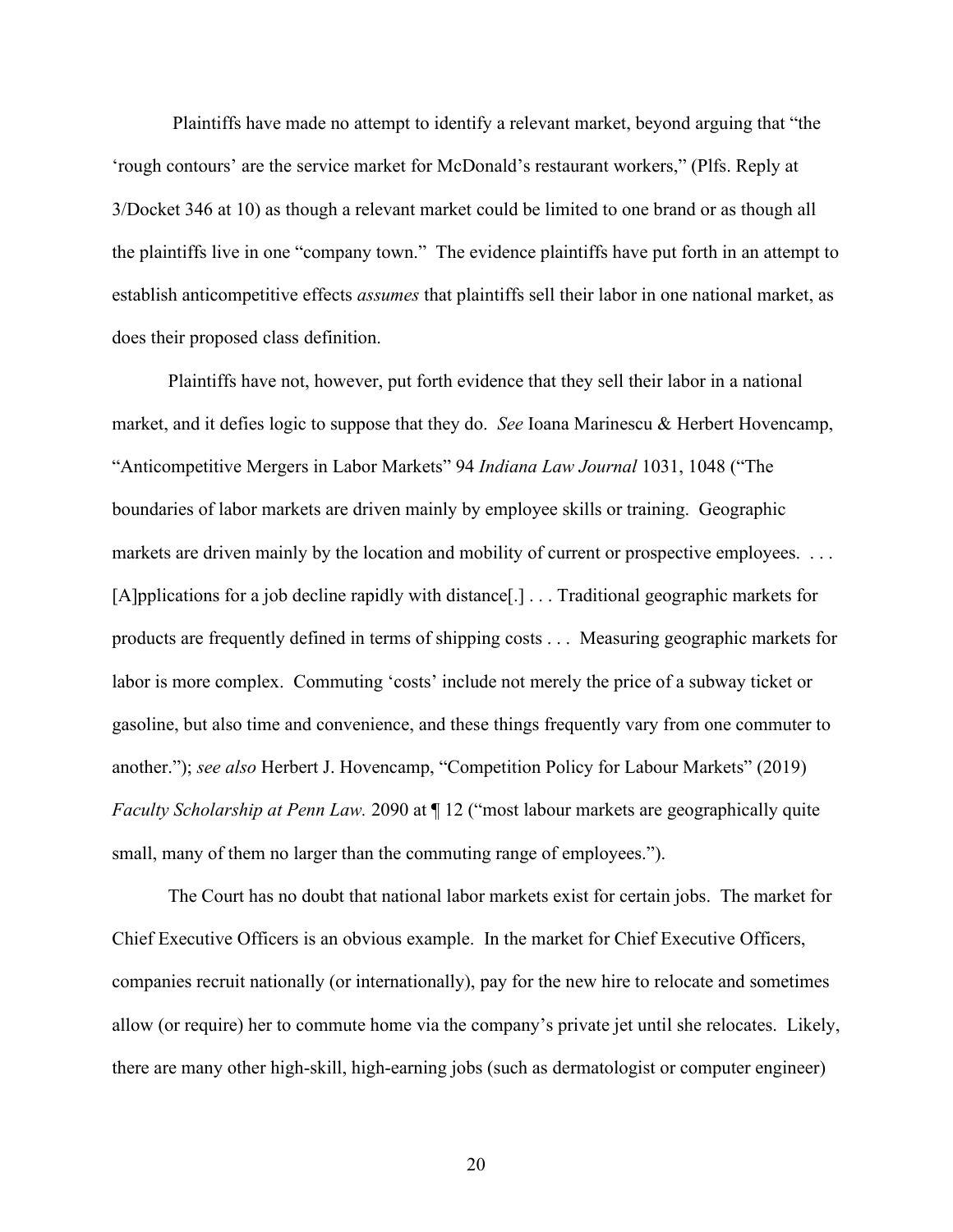for which the relevant market is essentially national or regional. That could be true in any labor market where positions are so highly-skilled or highly-paid that employers can recruit from across the nation, because the labor is worth enough to the employer to pay for relocation and/or the salary is sufficiently high to incentivize an employee to move. That is not, however, the market in which these plaintiffs offer their services. As this Court has previously said about the markets in which plaintiffs sell their labor:

The relevant market for employees to do the type of work alleged in this case is likely to cover a relatively-small geographic area. Most employees who hold low-skill retail or restaurant jobs are looking for a position in the geographic area in which they already live and work, not a position requiring a long commute or a move. That is not to say that people do not move for other reasons and then attempt to find a low-skill job; the point is merely that most people do not search long distances for a low-skill job with the idea of then moving closer to the job.

*Deslandes*, 2018 WL 3105955 at \*8. Even looking at the rough contours of the relevant markets in which plaintiffs sell their labor suggests there are hundreds or thousands of local relevant markets in this case.

The evidence put forth at the class certification stage bears out the intuition that the proposed class members sell their labor in local geographic markets, generally within easy commuting distance. Defendants, for example, put forth evidence of McOpCos in Kearney, Nebraska that, in 2015, sought approval to increase starting wages from \$9.00 per hour due to competition from local employers (which they listed as Arby's, KFC, Taco Bell, HyVee, Walmart, Hotels, Qdoba, Jimmy Johns, Applebees, Buffalo Wild Wings, Perkins, Burger King, Culvers and The Buckle), many of whom paid \$10 per hour. (Docket 310-4 at 10-12). Defendants put forth evidence of franchisees' declaring that they compete for employees with local employers. [Docket 310-12 at 5 ("We sometimes offer raises to retain employees sought by other local employers, including quick-service restaurants like Wendy's and retail stores like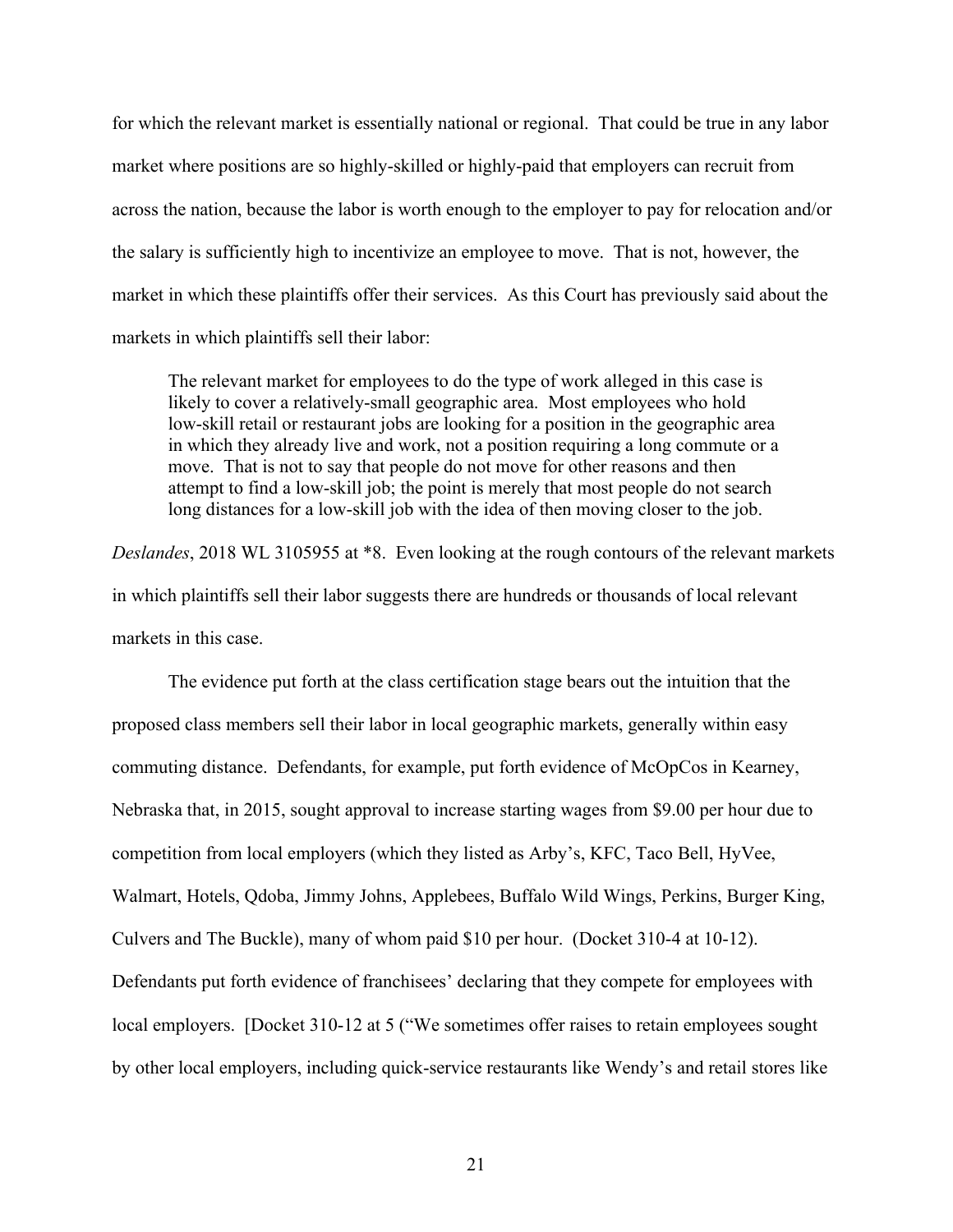Wal-Mart, among many others."); Docket 310-12 at 14 ("The McDonald's stores I oversee [in] Orlando] compete for employees with the theme parks nearby, such as Disney and Universal, as well as Culver's, Wendy's, Chipotle, and other retail establishments."); Docket 310-12 at 21-22 ("The main competitors for labor in the Jacksonville market are the other quick service restaurants in the vicinity of our restaurants. Comparatively, the main competitors for labor in the Orlando market are the other quick service restaurants, as well as theme parks, Wal-Mart, Sam's Club, and Costco. . . . [W]e have offered raises to retain employees sought by other local employers. These employers include other quick-service restaurants, such as Krystals, LongHorn Steakhouses, KFCs, Papa John's, Panera Breads, Starbucks, Chick-fil-A's, Burger Kings, Little Caesars, Panda Expresses, Wendy's, and Fire House Subs—all of which (among others) are located throughout Jacksonville near the restaurants operated by [us]."; Docket 310- 12 at 29 & 31 ("The main competitors for both workforce and customers to my McDonald'sbrand restaurants in the Northern Kentucky region are other quick service restaurants such as Wendy's and Burger King." . . . "The turnover rate for my restaurants at the hourly crew person level is 139%. Most of the employees who leave fall into three categories: 1) Looking for a more specific shift (9:00 a.m. to 5:00 p.m. and/or no weekend shifts); 2) the company can provide more hours then we can; or 3) increased pay. For example, the local Amazon distribution center offers higher pay and more consistent weekly hours.")].

The expert opinions are consistent with that evidence. Even Dr. Peter Capelli ("Dr. Capelli"), one of plaintiffs' experts, recognized that crew members likely sell their labor in local markets. (Capelli Dep. at 235-36/Docket 302-1 at 608-09) ("My testimony is that for the restaurant employees in particular, the crew employees, there may be labor markets of different geographic size and that the key issue there might not even be size, it might be commuting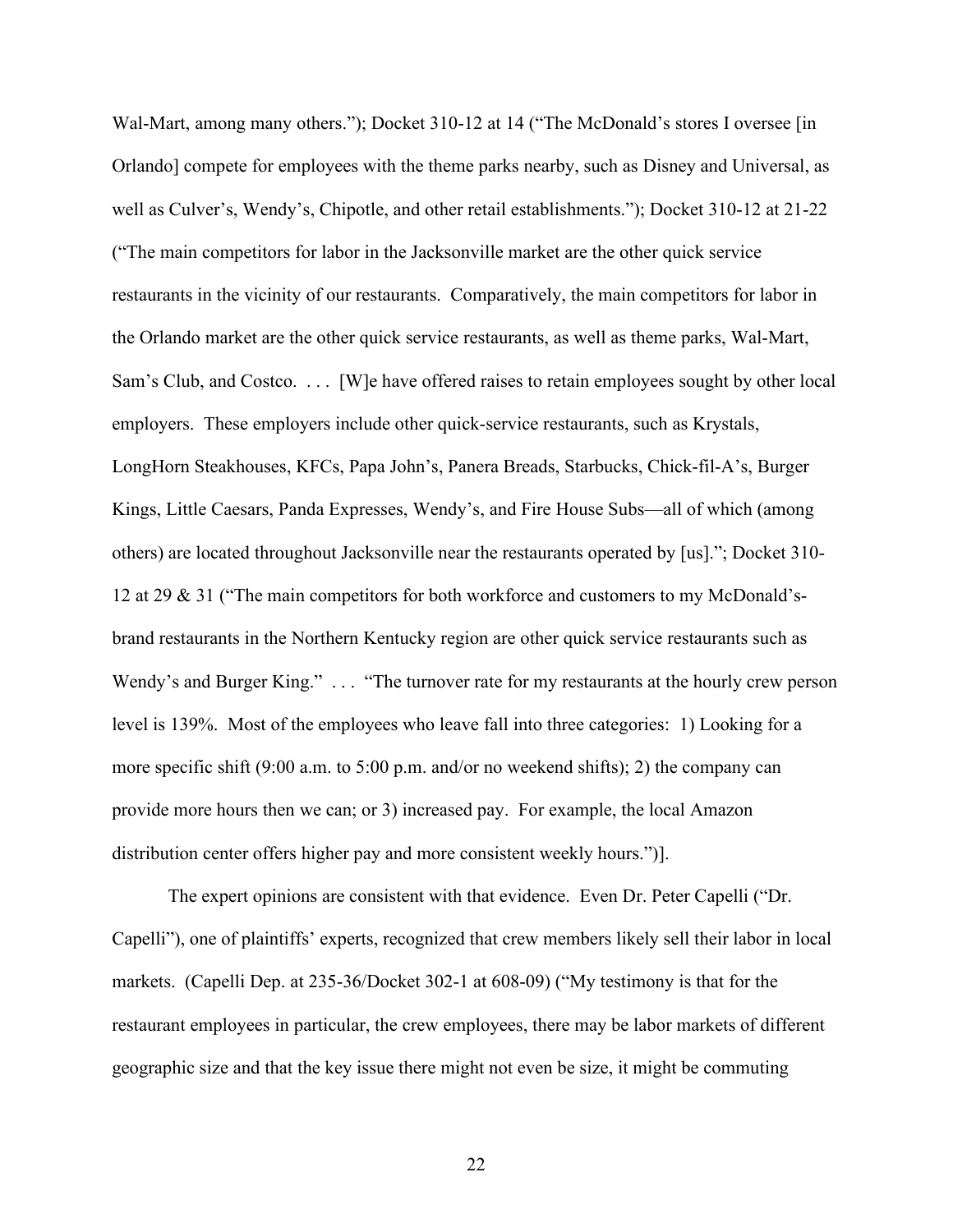distance."). Dr. McCrary said something similar. (McCrary Rep. at ¶ 288) ("McDonald's franchisees also report surveying competitors *in their geographic location* in order to set marketdriven wages.") (emphasis added). Dr. Murphy, defendants' other expert (the admissibility of whose report plaintiffs did not challenge), similarly opined:

For low-skilled and relatively low-wage workers, such as the majority of those in the putative class, evidence suggests that labor markets generally are local. Commuting time and costs likely are too high for distant employers to be reasonable alternatives for most employees. There are certain fixed time and monetary costs of relocating (finding a new place to live, moving children into new schools) and those costs likely are relatively high the lower the expected increased earnings from relocating. Given average wages at [quick service restaurants], and other employers that individual McDonald's restaurants consider to be their competitors, it is unlikely that employees will seek opportunities more than a few miles from where they reside.

(Dr. Murphy Rep. at ¶ 109). Dr. Hal J. Singer ("Dr. Singer"), plaintiffs' expert, calculated that only 8% of McDonald's employees commute ten or more miles to work. (Singer Rep. at ¶ 64/Docket 270-5 at 54). Thus, about 92% of McDonald's employees work within ten miles of home. The relevant market for each plaintiff's labor is a small, geographic area. There are likely hundreds or thousands of relevant markets among the class members.

Any given plaintiff can establish that the restraint is anticompetitive only by showing anticompetitive effects in the relevant market where she sells her labor. Those markets vary by plaintiff, which means this is not a question that can be answered with common evidence. It is simply not a question that is common to a nationwide class. To be sure, this might be a common question as to the subset of plaintiffs who work in each of the respective relevant markets across the country. For example, this is likely a common question as to every plaintiff in the relevant market of, say, the Chicago Loop (which relevant market perhaps includes areas within a mile or two radius thereof). It is not, however, a common question as to the nationwide class these plaintiffs ask to certify. Plaintiffs do not seek to certify smaller subclasses.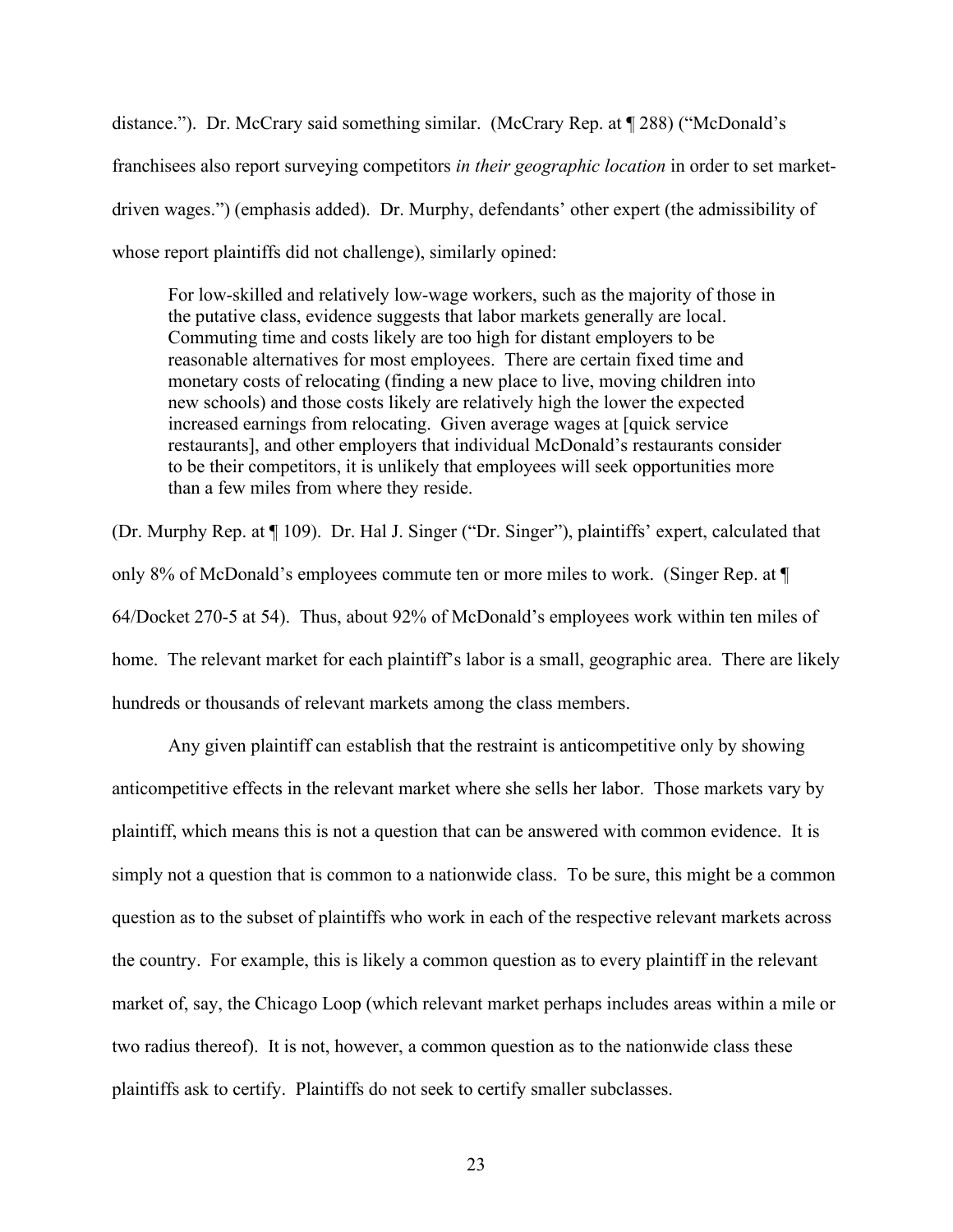The issue of anticompetitive effects in relevant markets will predominate. It will undoubtedly be true that in some relevant markets, McDonald's restaurants will have so many competitors for labor that the restraint will have no anticompetitive effect. In other markets, McOpCos and franchisees may have so little outside competition for employees that the restraint will impact the market. The anticompetitive effects of the restraint will have to be judged separately for each of the hundreds (or thousands) of relevant markets, and that will be the predominant issue, especially if, as plaintiffs assert, antitrust impact is a common question (an issue this Court need not address). [6](#page-23-0)

The proposed class does not meet the predominance requirement of Rule 23(b).

# **3. Adequacy**

Rule 23(a)'s requirement that "the representative parties will fairly and adequately

protect the interests of the class," has two components: the adequacy of the named plaintiffs and

<span id="page-23-0"></span><sup>&</sup>lt;sup>6</sup> Because the Court has determined that the question of whether the restraint caused anticompetitive effects in the hundreds (or thousands) of relevant markets will predominate, the Court need not consider whether the question of antitrust impact is a common question. (It is difficult, though, to imagine that it could be a common question, as opposed to a question that would need to be answered separately for each relevant market. Each person's injury is the amount his or her wages were suppressed multiplied by the hours worked. The amount each person's wages are suppressed will almost certainly vary depending on the amount of labor market power McDonald's possessed in each relevant market. *See, e.g. State of Ala. v. Blue Bird Body Co., Inc.*, 573 F.2d 309, 327-28 (5th Cir. 1978) ("This proof of injury in a price-fixing case will generally consist of some showing by the plaintiff that, as a result of this conspiracy, he had to pay supracompetitive prices for school buses. . . . [W]e do not understand how the plaintiffs can make this proof without examining the relevant school bus market where each individual plaintiff is located.").) Because the Court need not consider whether impact is a common question, the Court need not decide whether to exclude the report and testimony of plaintiff's expert, Dr. Singer. *See Messner*, 669 F.3d at 812 ("When an expert's report or testimony is 'critical to class certification,' we have held that a district court must make a conclusive ruling on any challenge to that expert's qualifications or submissions before it may rule on a motion for class certification."). Here, the outcome of this motion is the same with or without Dr. Singer's report and testimony. The same is true as to the report and testimony of Dr. Capelli.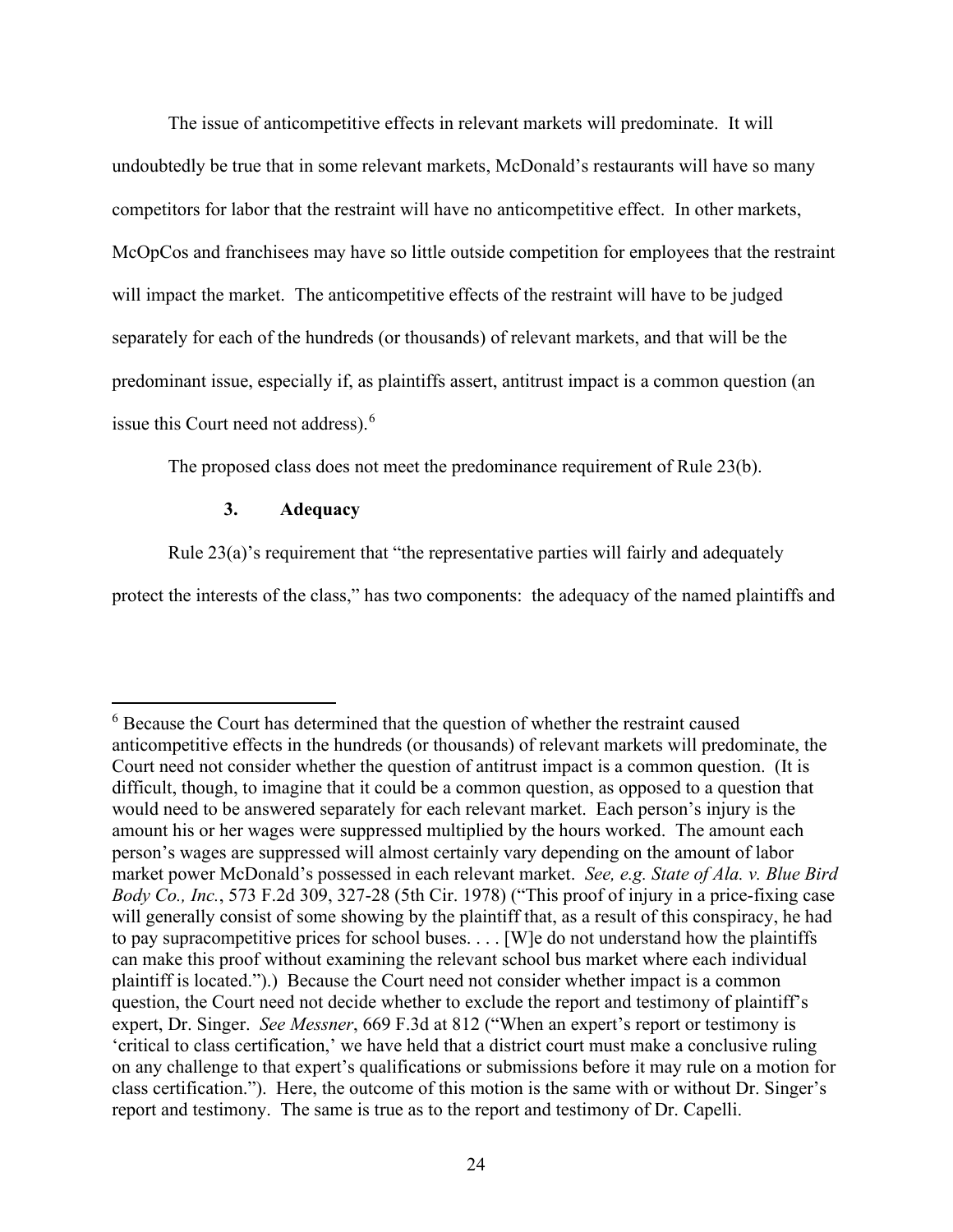the adequacy of proposed class counsel. *See Gomez v. St. Vincent Health, Inc.*, 649 F.3d 583,

592 (7th Cir. 2011) (citations omitted).

One of the reasons why courts insist that class counsel be adequate is:

the incentive of class counsel, in complicity with the defendant's counsel, to sell out the class by agreeing with the defendant to recommend that the judge approve a settlement involving a meager recovery for the class but generous compensation for the lawyers[.]

*Creative Montessori Learning Centers v. Ashford Gear LLC*, 662 F.3d 913, 918 (7th Cir. 2011).

The Seventh Circuit recognizes:

There is . . . a much greater conflict of interest between the members of the class and the class lawyers than there is between an individual client and his lawyer. The class members are interested in relief for the class but the lawyers are interested in their fees, and the class members' stakes in the litigation are too small to motivate them to supervise the lawyers in an effort to make sure that the lawyers will act in their best interests.

*Thorogood v. Sears, Roebuck and Co.*, 547 F.3d 742, 744 (7th Cir. 2008) (citations omitted).

That is of "particular significance" where class members "lack both the monetary stake and the sophistication in legal and commercial matters that would motivate and enable them to monitor the efforts of class counsel on their behalf." *Creative Montessori*, 662 F.3d at 917.

Accordingly, "[a]nything 'pertinent to counsel's ability to fairly and adequately represent the class,'" bears "on the class certification decision." *Reliable Money Order, Inc. v. McKnight Sales Co., Inc.*, 704 F.3d 489, 498 (7th Cir. 2013) (citations omitted). Among other things, a court "must . . . consider counsel's work on the case to date." *Reliable Money Order*, 704 F.3d at 498 n. 7; *see also Nagel v. ADM Investor Services, Inc.*, 65 F. Supp.2d 740, 746 (N.D. Ill. 1999) (Easterbrook, J.) ("One important part of a judge's job under Rule 23 is to protect putative class members from self-appointed champions whose work is not up to snuff.").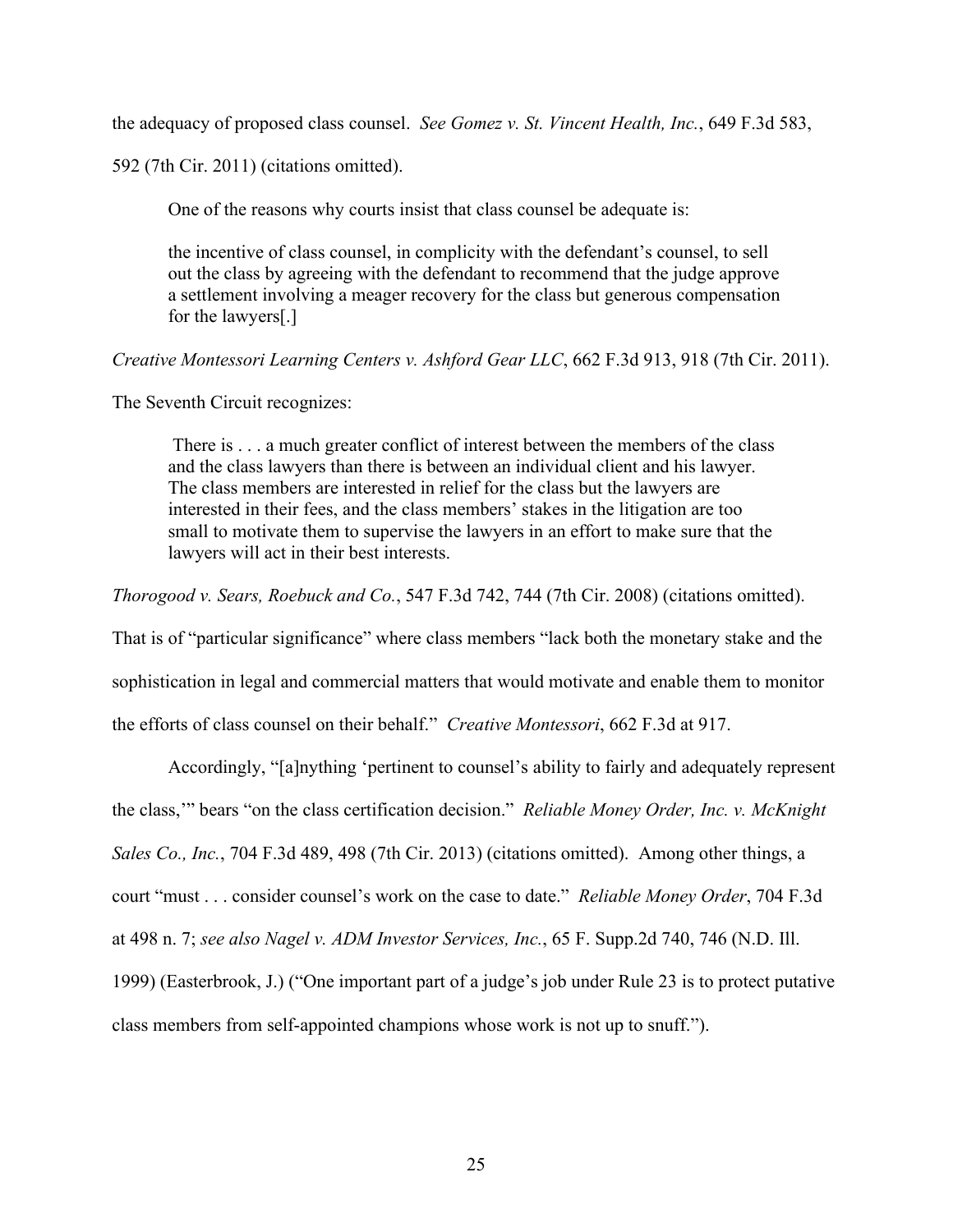Even were it not the case that individual issues will predominate, the Court would be hesitant to certify the proposed class. One unusual aspect of this case is that, while plaintiffs cannot prevail as class, they could lose as one. That owes to the fact that counsel for the named plaintiff made a strategic decision early in this case not to amend the complaint to add a claim under the rule of reason. If the Court certified a nationwide class (which, again, would not be appropriate for the reasons outlined above), it would be to the great detriment of the class. The class members would lose on a rule-of-reason claim, because their attorneys waived it.<sup>[7](#page-25-0)</sup> Dr. Singer, plaintiffs' expert, calculated aggregate class damages at \$2.74 billion. (Singer Rep. at ¶ 5/Docket 270-5 at 9). It is no surprise, then, that attorneys might take a shot at a nationwideclass jackpot (of which they might hope to collect a third, which is about \$913,000,000.00) rather than propose a small, local class under the rule of reason. The reward to any given plaintiff would likely be quite similar whether he proceeded as part of a small, local class or a massive nationwide class. Only the lawyers had something to gain by foregoing a claim under the rule of reason, which makes one wonder whether the attorneys were looking out mostly for themselves when they chose not to amend to add a claim under the rule of reason. Perhaps these attorneys took a gamble, choosing not to pursue a rule-of-reason claim in the hopes of the huge reward of certifying a nationwide class under quick-look analysis. Such a self-interested decision would not instill confidence that the attorneys would adequately represent the class.

<span id="page-25-0"></span> $<sup>7</sup>$  One might think this would have prompted defendants to consent to certification of a class,</sup> such that they could win with one fell swoop. *Thomas v. UBS AG*, 706 F.3d 846, 850 (7th Cir. 2013) ("[Defendant] opposed [class] certification even though a defendant with a winning case has much to gain from it—the judgment for a defendant will be *res judicata* in any suit by a class member who had not opted out of the class, provided 'that the named plaintiff at all times adequately represent the interests of absent class members.'") (citation omitted). Perhaps defendants assume most plaintiffs will opt out of a doomed-to-fail class. In any case, defendants do not want a nationwide class certified, and they will get their wish.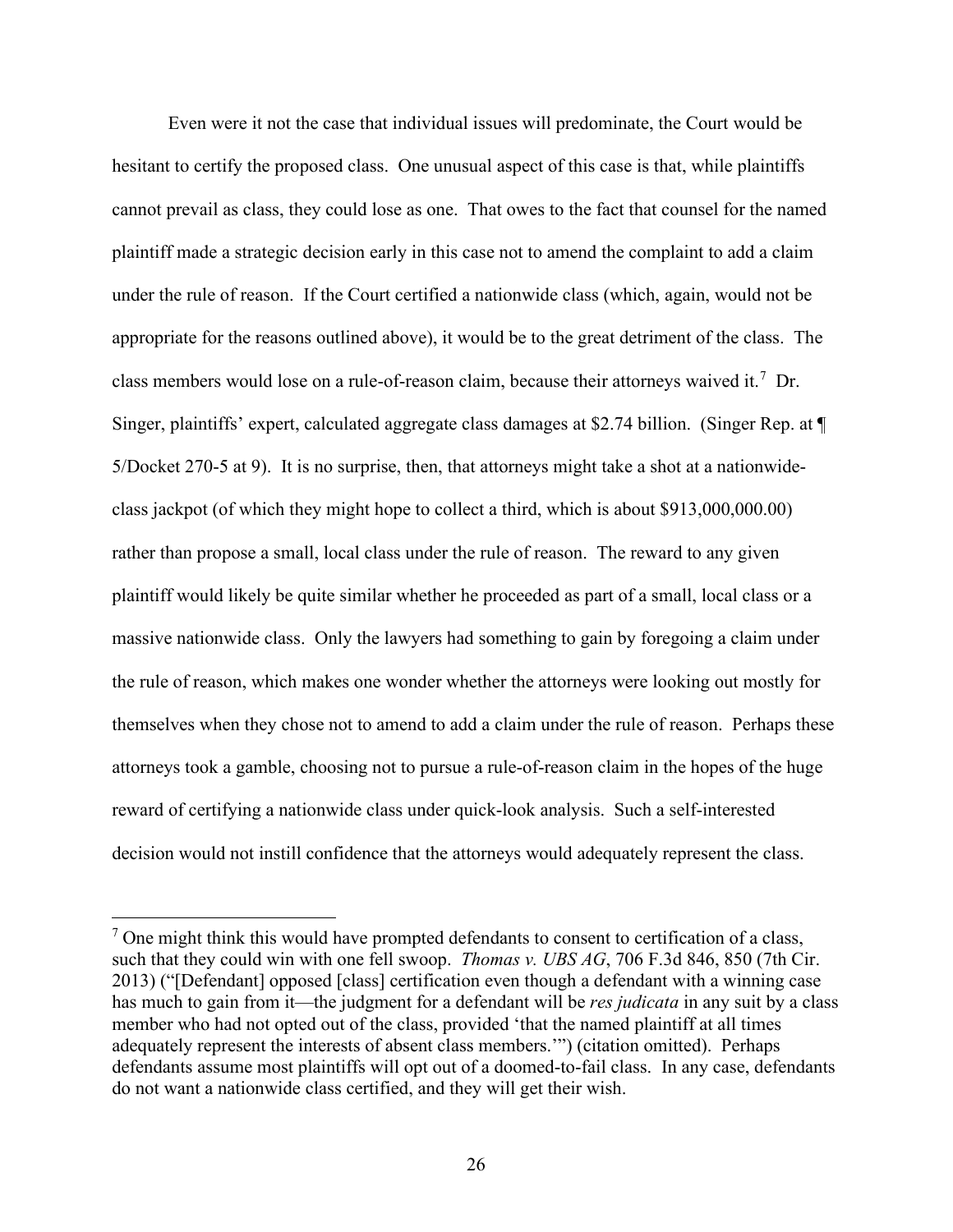This case will not proceed as a class action.<sup>[8](#page-26-0)</sup> When plaintiff filed her complaint, it "toll[ed] the applicable statute of limitations for all persons encompassed by the class complaint." *China Agritech, Inc. v. Resh*, \_\_ U.S. \_\_, 138 S.Ct. 1800, 1804 (2018) (citing *American Pipe & Constr. Co. v. Utah*, 414 U.S. 538 (1974)); *see also Collins v. Village of Palatine, Ill.*, 875 F.3d 839, 843 (7th Cir. 2017) ("the filing of a proposed class action immediately pauses the running of the statute of limitations for all class members."). Each class member remains free to pursue his or her own claim. *China Agritech*, 138 S.Ct. at 1810.

#### **III. CONCLUSION**

For all of these reasons, plaintiffs' motions [268, 269] for class certification are denied. Defendants' *Daubert* motions [301, 307] to exclude the expert testimony of Dr. Singer are denied (without prejudice) as moot, and defendants' *Daubert* motions [300, 304] to exclude the expert testimony of Dr. Capelli are denied (without prejudice) as moot. Plaintiff's unopposed motion [288] to file supplemental expert report is granted. Defendants' motion to [348] file surreply is granted.

<span id="page-26-0"></span><sup>&</sup>lt;sup>8</sup> The problems discussed above are not the only problems with the proposed class definition. As defendants point out, the proposed class is overly broad in that it contains individuals who could not have been injured by the alleged wrongful conduct. "[I]f the [class] definition is so broad that it sweeps within it persons who could not have been injured by the defendant's conduct, it is too broad." *Kohen v. Pacific Inv. Mgt. Co., LLC*, 571 F.3d 672, 677 (7th Cir. 2009); *Messner*, 669 F.3d at 824 ("If, however, a class is defined so broadly as to include a great number of members who for some reason could not have been harmed by the defendant's allegedly unlawful conduct, the class is defined too broadly to permit certification."). Here, plaintiffs challenge a hiring restriction that applies only to current employees or employees who have left in the past six months. It can have no effect on new hires or on employees within the first few weeks of work. More than 2% of new hires leave within two weeks. More than 11% leave within a month. More than 20% leave within two months. (Figure 12 of Dr. Murphy Rep. at p. 67). It is clear the proposed class definition was too broad, but the Court need not decide by what degree.